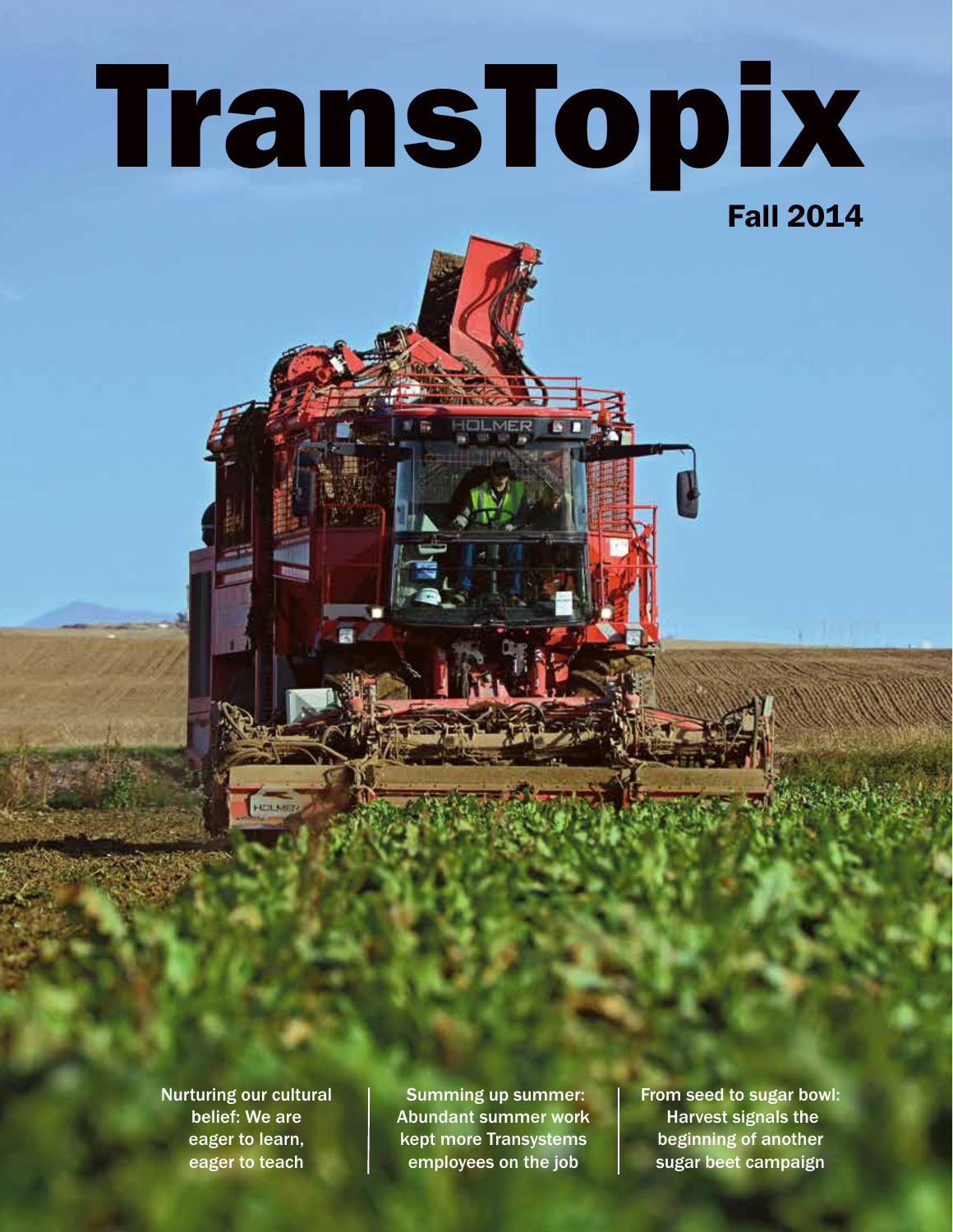# President's Corner **Always eager to learn, eager to teach**

ne of the cultural beliefs of Transystems is "eager to learn, eager to teach"

Transystems offers a variety of formal training programs for all members of the team. The programs range from brief "eLearning" sessions on computers to comprehensive technical training in formal classroom settings.

 $\bigcirc$ 

Company-provided training is just one part of the learning culture at Transystems. Even more important to learning at Transystems is a workforce eager to share tips about how to work more safely and productively.

That informal "teaching" is so common that often we do not realize that we are teaching. When a driver warns others about deer in the area, that driver is teaching. When one technician shows another a better way to weld, that technician is teaching. When a seasoned clerk shares with a new clerk some of the tricks about how to complete a job more quickly, the seasoned clerk is teaching.

Teaching by someone who has done the job is more effective than teach-



ing by someone who only has read or heard about how to do the job.

**Scott** 

Sharing of knowledge

works best when both parties are eager participants in the process. If I know something that I would like to share, I will be more likely to share when I know that my idea will be received with enthusiasm. The converse also is true.

One might ask: "How do I let people know that I am eager to learn?" Perhaps the best way is to listen. People recognize listeners and are willing to share knowledge with listeners.

In the Spring 2014 edition of *TransTopix,* I wrote about the importance of communication and the role the annual listening sessions at the end of sugar beet campaigns. Transystems managers are involved in a training program designed to improve their listening skills. They and everyone else at Transystems will benefit from your feedback and teaching.

#### Cultural Belief and Supporting Statement

**Leader of Safety**: I take action and respectfully address unsafe acts and conditions.

### **My Voice Will Be Heard**:

I seek information, listen to others and share my ideas.

#### **Own It**:

I choose to stay above the line and always ask, "What else can I do?"

**Innovate**: I explore and share my ideas.

**Unleash Potential:** I am eager to learn. I am eager to teach. I am eager to grow.

Learning and teaching are especially important at this time of year. We have lots of new people who are eager to learn about Transystems. We also have lots to learn from our new people. Let's not miss the opportunity.

> *Scott Lind, President and COO*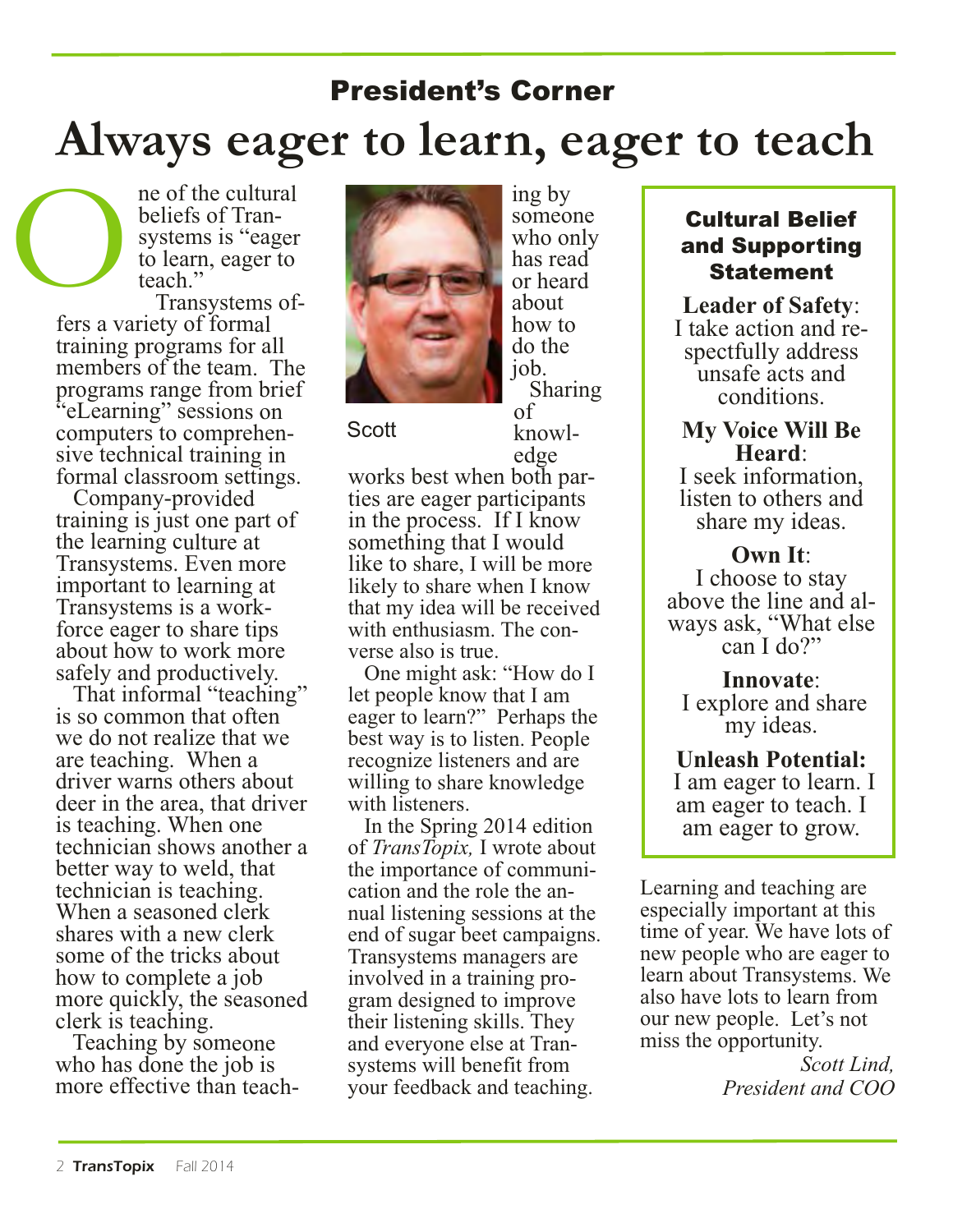# **Safety rooted in learning, teaching**

### Company's culture encourages sharing of information

earning and teaching are at the core of Transystems' safety culture. Rich Carl, Vice President of Safety, has felt for years that Transystems needs a better system for determining the causation of losses. About a year ago, the safety department, with the help of the company's Technical Writer, began developing a loss reporting form that gathered information through a series of questions and controlled responses. The new loss reporting form evolved into a complete system of analysis. L

The new electronic Loss Reporting System is a good example of both learning and teaching. The loss reporting form "learns" by soaking up lots of valuable data. The system that runs the form analyzes the data to determine the causes of a loss and then "teaches" by suggesting corrective actions to avoid similar losses in the



Rich

The Loss Reporting System is not a safety robot that is a substitute for common

future.

sense judgment. The system supplies consistent, reliable data that provide the basis for making decisions that respond to the actual, rather than perceived, causes of losses.

Transystems views the safety committee as another opportunity both to learn and to teach. Safety committees analyze data about recent trends in losses and make recommendations about corrective actions.

Safety committees also look ahead to operating conditions and special risks in months ahead. Safety committees help the company plan to address those safety challenges. Safety committees participate in building communications to teach employees

how to deal with the changing working environment.

The safety audit process also involves both learning and teaching. Every time an employee completes a safety audit the company learns something about its safety status. At times, the company cannot alter an unsafe condition, in many cases the weather, but the company can teach employees how to perform their work while addressing the unsafe condition.

Teaching and learning for safety go beyond company programs.

Changing weather conditions present the perfect opportunity both to teach and to learn.

Seasoned employees should share their experience with employees who have less knowledge about how to deal with the challenges of difficult weather and working conditions.

New employees should be eager to learn from the experience of the seasoned employees. A variant of an old aphorism applies here: "A wise man learns from the experience of others."

**ON THE COVER:** The massive Holmer harvester got to work in mid-September in the Idaho Division. Rion Sanders photo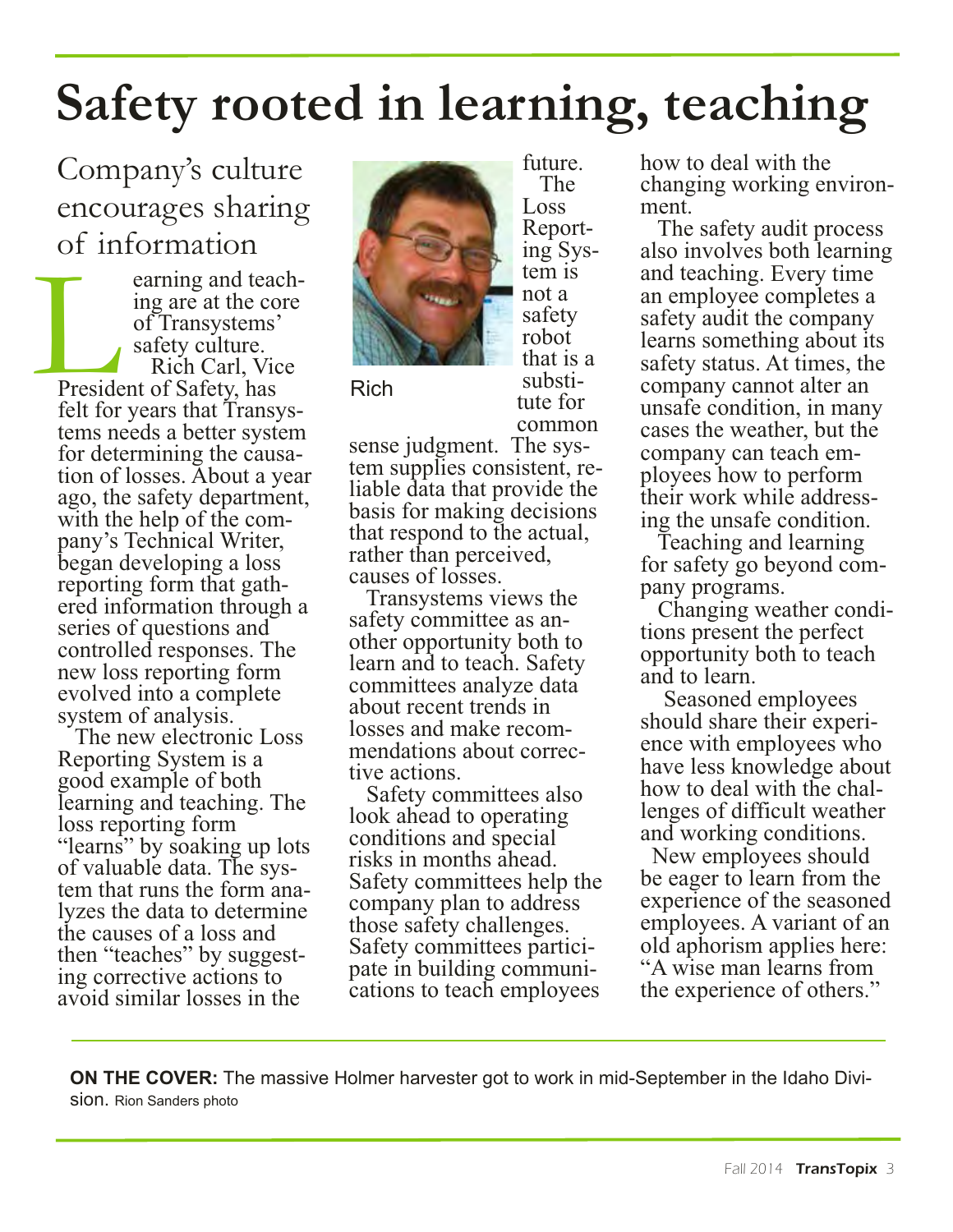# **Managers are first in line to learn**

ach of Transystems' 14 projects depends upon welltrained managers. In turn, those managers depend on Director of Learning Jake Larson to keep them up to speed on company policies and procedures. E

Since taking the job in June, Jake has been gathering and reviewing company policies, standard operating procedures and existing curricula.

"We have great materials. I'm gathering all the data now, including curricula, policies and standard operating procedures, to build an improved program for our managers. I'm getting my ducks in a row to provide the best training possible," he said.

Teaching comes naturally to Jake. Before joining Transystems six years ago, he spent four years teaching in middle and high school settings in Minnesota. The University of North Dakota graduate earned two degrees: an undergraduate degree in Social Sciences and a Master's degree in education.

His education will be put to good use educating Transystems managers. "When we have better managers, they will be able to better



Jake

serve our biggest asset, our employees," he said. Jake's goal is to help ensure that managers have the

right tools to be successful.

"We need to give managers as many tools as we can to get the job done," he said. "It's important that we prepare managers to lead their projects and make sure they have different ways to approach problems. If your only tool is a hammer, all problems look like nails."

Increasing efficiency is another of Jake's overall goals. "Efficiency is a big part of a safe project. Everywhere I go, I talk to people who want to get the job done. Drivers want to get the miles on that truck. Loader operators don't want to stand around. They want to work."

"Our employees want to get the job done without hassle or frustration. It is the manager's job to help them succeed at that and it's my job to make sure the managers have the training, tools and information they need to do that."

Technology will lend Jake a hand in achieving his

goals. While he travels to the company's far-flung projects from his base in Grand Forks, he also plans to develop online training programs that will accommodate the managers' hectic schedules.

"I'd like them to be able to train online when it fits their schedules," he said.

Leadership training for new and second-year supervisors and managers also is part of Transystems' program. Each spring, 15 to 20 managers and supervisors undergo this training. In June each year at the Service Center, Transystems provides weeklong training sessions for all managers and supervisors. These sessions provide upto-date direction and information to the company's leaders.

It pays to train.

#### Training the trainers

ach and every Transystems employee receives training every year, and it's up to John McCann to train the trainers

who get that job done. E

The company's Director of Training travels to each division late in the summer to conduct training sessions.

See TRAINERS, next page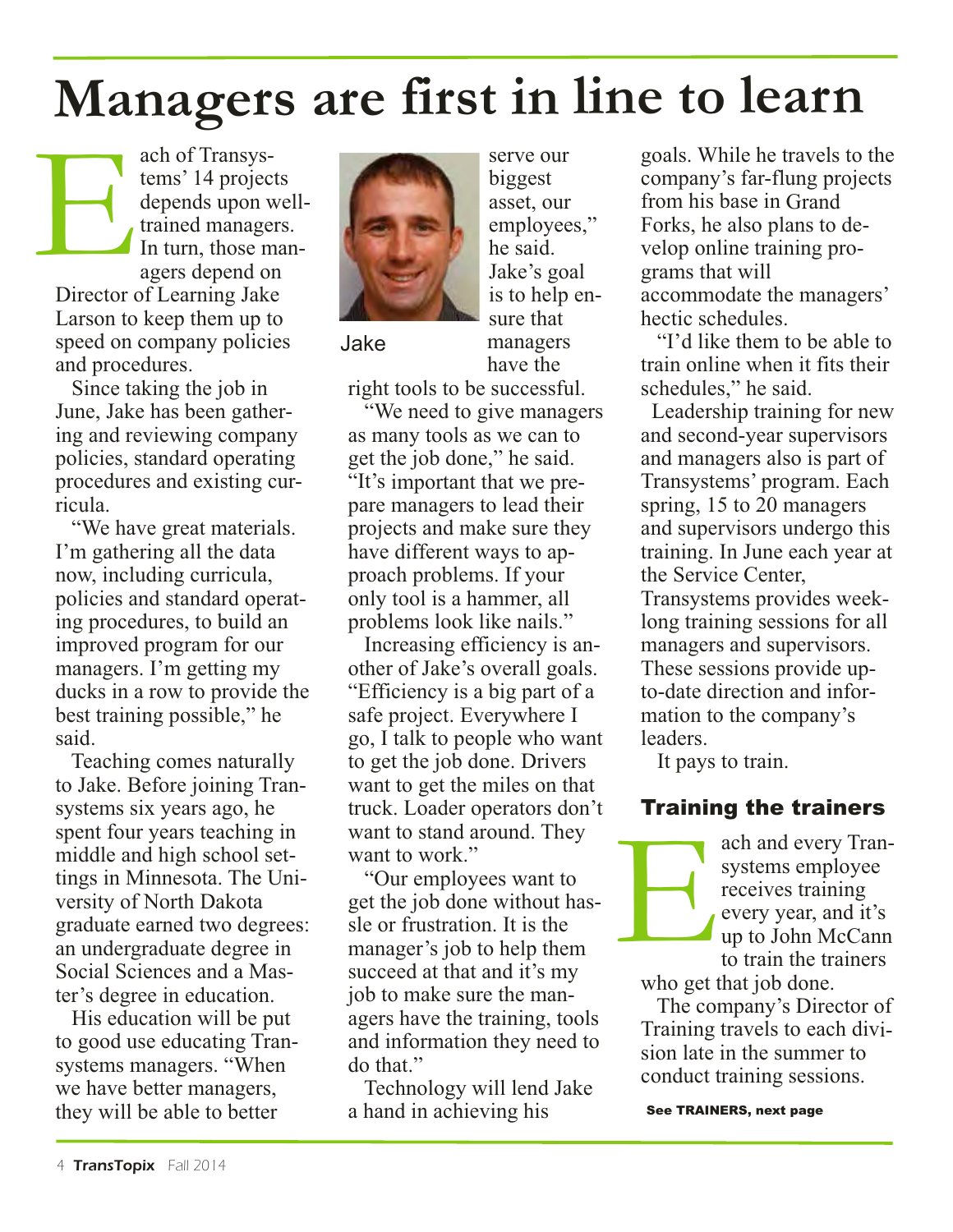# **Trainers**

#### Continued from Page 4

While the basic instruction on how to train employees is similar each year, John up-



dates and customizes programs, adapting for cultural differences and providing techniques trainers can

John

use to deal with diverse personalities.

This year, John trained 63 trainers who will, in turn, train more than 1,000 employees, including some 850 to 900 drivers, 160 loader operators and 50 technicians. Three dozen clerks and 50 supervisors or managers also will go through the training programs.

Training is geared to help each employee understand his or her specific job tasks. Further specialized training also is provided.

"Each year during start up, many hours are spent training employees on safety topics, OSHA and MSHA recurring training materials to meet required compliance training," John said.

The Division Safety Managers conduct eight-hour safety orientations for each project.



**Two CDL training courses were held in East Grand Forks this summer. Joseph Phillipp photo**

Project Managers conduct rehire orientations, loader training, task training and provide new information required for the new campaign.

Training does not end when the campaign begins. "Since 2007, we have teamed up with the Mastery online training program to provide recurring training topics while our employees are working during the campaigns," John said. "The Mastery program provided us a great service over the seven years by introducing us to online training." This year, John found an even better way to do the online training.

This fall, Transystems moved to the Vivid Learning Systems Program (eLearning).

"The Vivid Learning system provides us greater access to current FMCSA training materials which are automatically updated as new FMCSA rules are published. The Vivid system also provides us access to more Spanish training materials to support our growing number of Spanish-speaking employees," John said.

"The many hours we invest in classroom and online training over the years have helped reduce our safety losses both in vehicle collisions and personal injuries," John said. "That goes hand in hand with providing each of our employees quality information to accomplish his or her job."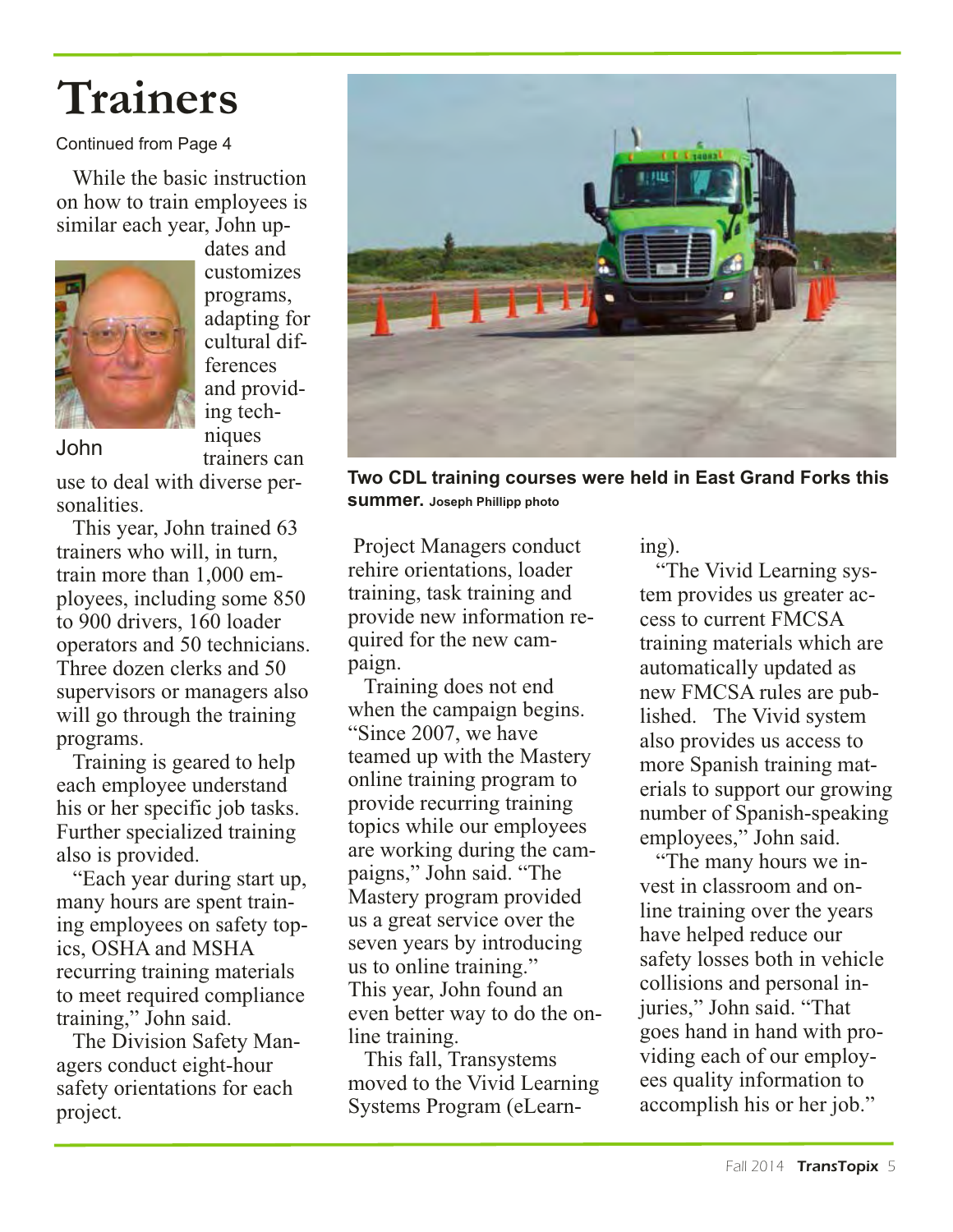# **Training produces confident employees**

aul Project Manager Coral Torix is convinced that the company's training program is essential. "I can't say enough about how important training is," Coral said. "If you are insecure in your job, you won't do it well. Being comfortable and confident in your job as a driver or operator is vital. As long as people are trained correctly and taught how to do the job, things run smoothly." P

Coral has a long history as a trainer. She trained transport operators in load securement so that loaders can be moved safely from pile to pile. She taught transport operators how to load the machines onto lowboys and properly secure the machines.

She worked with John Mc-Cann to create training videos on the proper way to load sugar beets.

Coral has acted as a mentor for new supervisors in Idaho and is excited to see Jake Larson come on board as an educator for managers and supervisors.

"There is no reason for anybody to fail if given the proper training," she said. "When I started, supervisor training didn't exist. It was 'sink or swim' and often set



**Coral** 

up people to fail. It was just go find your way and hope you succeed." Jake will change that.

Although Coral has been instrumental in helping several projects during start-up, this was the first year she was totally in charge of her own project at the beginning of the campaign.

"I'd never done a start-up by myself. I decided we were going to be prepared at start-up in Paul. I wanted to make sure everybody knew how to do their jobs and do them right."

With that in mind, Coral got an early start on training. New operators started training with our best operators clear back in the third week in July. Running a Holmer is difficult and those operators needed consistent training.

"When we started our campaign in September, all our operators knew what was coming and they were ready for it," she said.

"Start-up went very well in Paul. Everybody was confident in their job at start-up. One of the smoothest startups I've been involved

with," Coral said.

Safety training never stops in Paul. Coral holds impromptu meetings at shift change to hear what the drivers and operators have to say about safety and how things are going.

"I find out what we are doing well and where we are falling short right then and there," she said.

Coral gathers a wide variety of opinions and gets a different perspective. There are formal safety committee meetings once a month.

During start-up, rehire meetings are held and company policy and procedure is reviewed with all returning drivers.

Division Safety Manager Ryan Fiala runs the new hire meetings. In those meetings, he lays out the way we do business. We sit down as a group with the new hires and let them know we are always available to address their concerns and that safety is our No. 1 priority.

Often new drivers are uneasy when they come on. To help them overcome that initial anxiety, Coral pairs them with trainers who ride with them for a couple of weeks.

Two of the project's newest drivers came to Coral

See CONFIDENCE, next page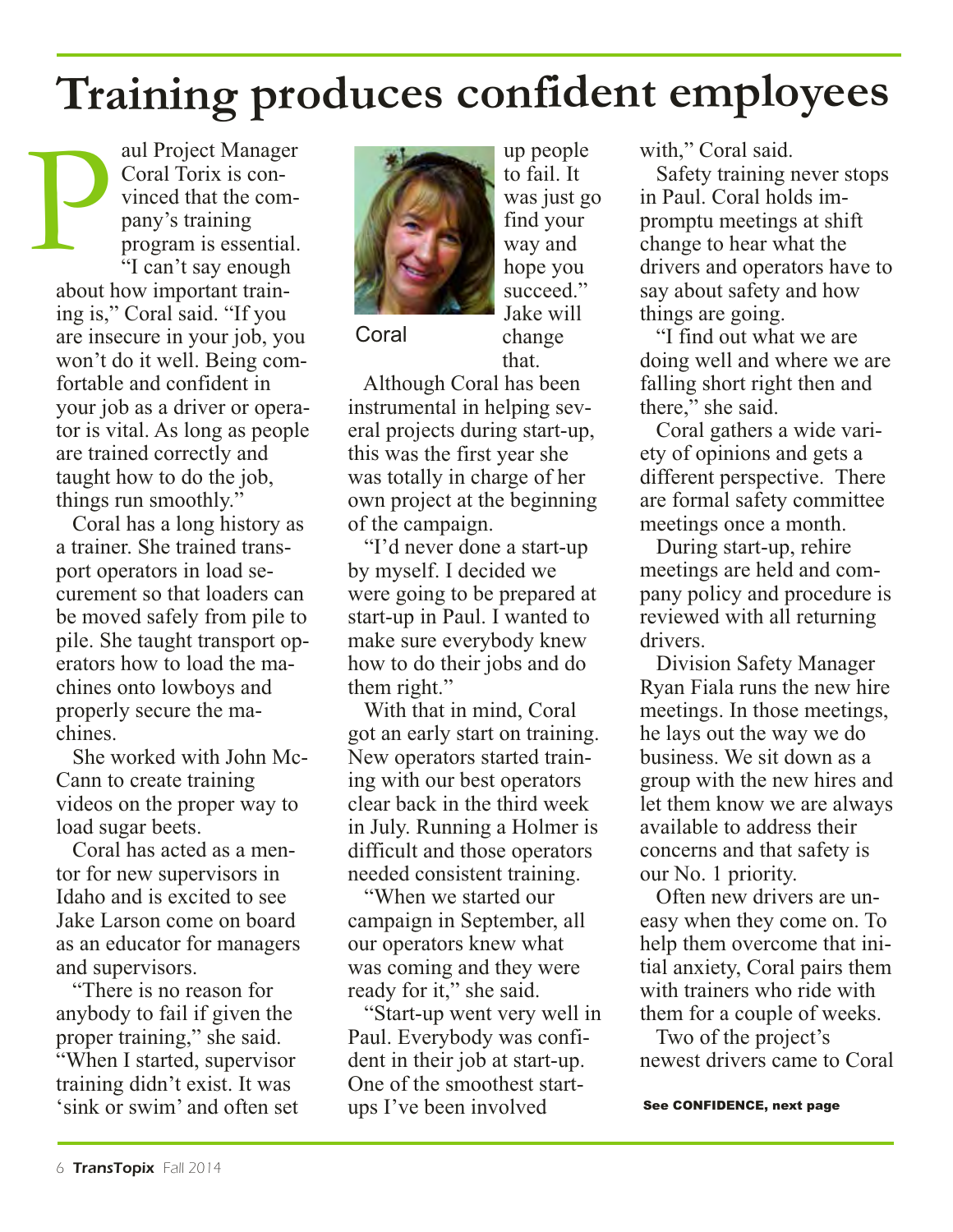# **Training puts qualified drivers behind the wheel**

raining is essential to the achievements of any business, according to East Grand Forks Project Supervisor Sean C. Scott. "A good company like Transystems takes the time to develop the potential of its employees. One way a company encourages improvement is through training," he said. T

Sean stepped up this summer to oversee two CDL classes offered by Transystems in East Grand Forks.

"The training was offered to any safe driver who had an interest in becoming a professional truck driver for Transystems," he said. "Although there were more than 100 applications submitted, only 20 of the most qualified were selected."

It took a team of trainers to run the CDL classes in North Dakota this summer. Back row, left to right, Sean Scott, Gary Bergman, Bruce Jacobson, Clyde Opdahl. Kneeling, Mike Lusk, Chuck Hunt, Joe Phillipp. Not pictured: Ray Deleon, Robin Novak, Josh Kayle, Kevin Higdem.

phases on the basic functions and operation of a commercial vehicle and included extensive training in properly entering and exiting the vehicle, pre-trip inspections, backing maneuvers, turning and cornering techniques and vehicle speed and brak-

The course placed em-

# **Confidence**

in July before they had earned their CDLs and asked for help and advice. They got both. Continued from Page 6

After passing the written part of the test, Coral and her trainers worked with the new drivers, setting up a driving course in the yard and teaching them how to conduct the FMCSA walk-around in-

spection that is part of the test. Although Transystems sugar beet trucks in the Idaho Division don't back up as part of everyday operation, Coral made sure the new drivers knew the proper way to back up in order to pass the test. They got their CDLs in August and spent two weeks with another driver.

To make sure everyone got up to speed this fall, Coral

See CDL, next page

chose four new trainers to add to those she already had, bringing the number of driver trainers to eight and operator trainers to three.

"I choose people who want to teach and are safety conscious," Coral said. "They care about helping others. I pick people who will do a good job and succeed."

They participate in a Trainthe-Trainer class run by John McCann.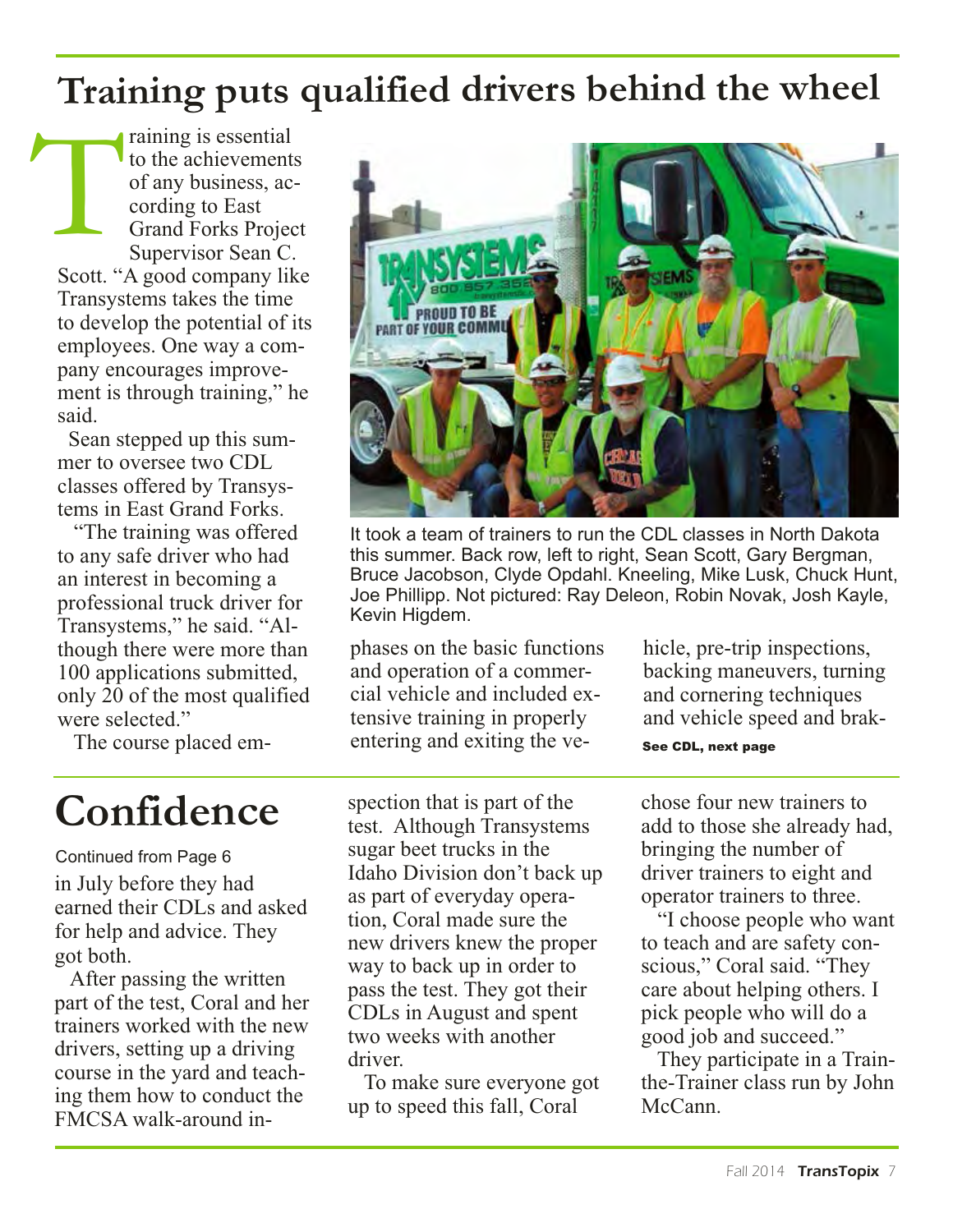# **Trainer's reward: A class full of gratitude**

hen the East Grand Forks project decided to conduct CDL training this summer, Project Manager Rick Larson Then the East belt, he had plenty of knowl-<br>
framd Forks dge to share with the two of a 90,000 pound vehicle,"<br>
project decided CDL classes held in East Joseph said.<br>
to conduct CDL Grand Forks. While the students were re-

knew just who to call upon.

Longtime Transystems linehaul driver Joseph Phillipp spent more than two years training drivers at the local technical college. Over the years, Joseph taught more than 80 people how to operate safely and properly a commercial motor vehicle. Joseph had a 90-plus percent success rate.

With more than 3 million accident free miles under his

# **CDL**

Continued from Page 7

#### ing control.

These are basic skills needed to pass the state required road test.

In his second year with Transystems, Sean came to the company with many years of CDL training experience. He has a third party national instructor certification through the Commercial Vehicle Training Association (CVTA) as a Master Instructor. He also attended the Transystems sponsored Train-the-Trainers course.

belt, he had plenty of knowledge to share with the two CDL classes held in East Grand Forks.

Nineteen students undertook the training with Transystems and received CDLs.

"We took students and taught them from scratch how to operate a commercial vehicle," Joseph said. "We taught them everything they need to know to pass the CDL. And they did."

The classes included international workers, men and women.

"Some of them had never even touched a commercial motor vehicle. It was my pleasure to teach them how

"It really helped me to understand the training and safety culture within the company," Sean said.

The effects of training go beyond the task at hand, according to Sean.

"Training sessions the company administers allow us to locate a wider range of people with the kind of outlook that matches the company mission statement," he said. "The right kind of perspective is a hard thing to cultivate, whereas workplace specific proficiencies are easier to nurture. The other advantages I see our training sessions paying off is it offers an improved retention

to take command and control of a 90,000 pound vehicle," Joseph said.

While the students were rewarded with CDLs, Joseph's reward was different.

"I bet I heard, 'I never thought I could do this,' hundreds of times," Joseph said. "Watching students struggle and then succeed makes me feel good inside."

He was particularly touched by trainees from Ethiopia and Kenya. "They left their place in Africa and came here to better themselves and their families. I was fortunate to be part of enhancing their lives," he said.

rate. Employees are more loyal to companies that value their growth and want to cultivate it."

Drivers and operators are offered help beyond the company's required start-up safety orientation.

"I noticed the drivers and operators came to the projects for a day of refresher and familiarization training, which allowed a reconnection to the company's equipment and standard operation procedures before harvest," Sean said "That also allowed for a successful introduction of the new CDL training graduates into the Transystems culture."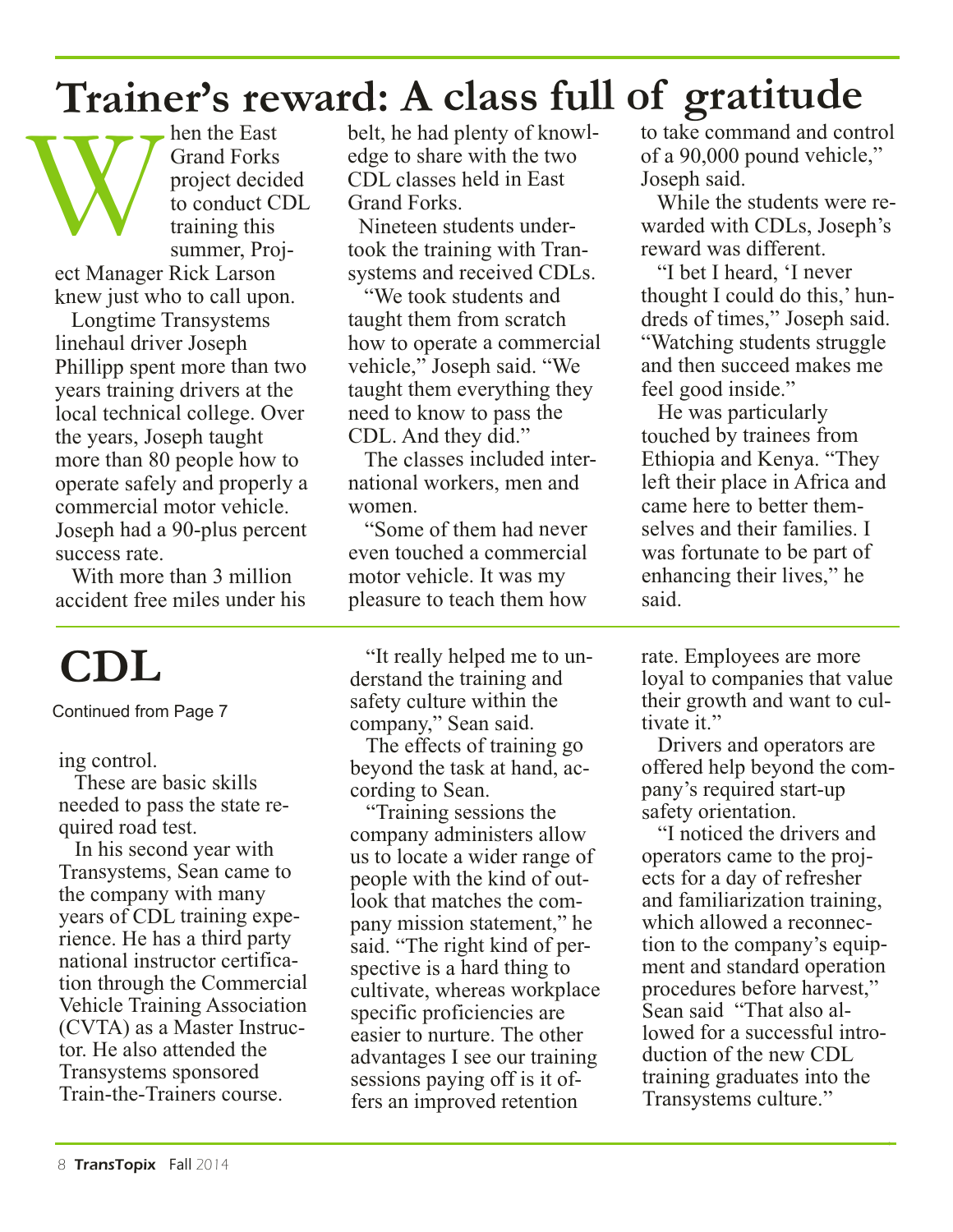# **Company's summer projects wrapped up**

ar-flung projects kept Transystems employees hard at work through the summer months.

Two large North Dakota projects and a handful of smaller projects in Idaho and Wyoming kept record numbers of employees on the payroll. F

> Transystems employees from all 14 projects turned up to work in Watford City and McKenzie County, ND.

From the end of May until mid-September, dozens of Transystems drivers, loader operators and managers bustled on the Watford City, ND project.

"We had a full boatload of drivers and even put on some extra trucks. With more drivers than the job called for, we were able to work efficiently, quickly and safely," Steve Torix, Rocky Mountain Division Manager said. "We had a great response from all of the company's Project Managers. They got their employees to head to western North Dakota for the summer."

"We were running 27 trucks, day and night, throughout the summer and finished with an outstanding safety record," Steve said.

While commending all those who pitched in at Watford City, Steve singled out



Some 100 Idaho division drivers worked through the summer on projects near and far. They were part of the crew that worked in North Dakota and also undertook construction hauls in Idaho and near Jackson Hole, WY, above. Jason Strunk photo

Project Manager Ryan Moore and supervisors Aaron Woolman, Corey Dalzell and Ken Whitney for the outstanding job they did in North Dakota. "I'm super proud of those four guys," Steve said.

Good weather and few rain delays contributed to the success of the job. "We hauled to our customer Knife River's satisfaction," Steve noted. "We filled up everything we could before we left. We hauled to grade every day. Knife River is a good bunch to work with."

"Everybody there did a good job. All in all, it was a great summer," he added.

Troy Carl echoed that sentiment talking about the McKenzie County project 25 miles down the road from Watford City.

Thirty-eight drivers with a

support crew of technicians, laborers and clerks got the McKenzie County project wrapped up on time despite a delayed start in June.

"Drivers from the Watford City project pitched in to help us meet our deadline," he said. "We appreciate their help. It was huge."

There are plenty of thanks to spread around.

"We really appreciate all the people who went out for summer work. Everyone pitched in to make it successful," Troy said. "Our driver trainers were a key part of getting new drivers safely on the road."

Troy singled out first time Project Manager Eric Escobedo, night shift manager Eric Nephew and Safety Supervisor Virgil Purrington for praise. "They ran a tight ship," Troy said.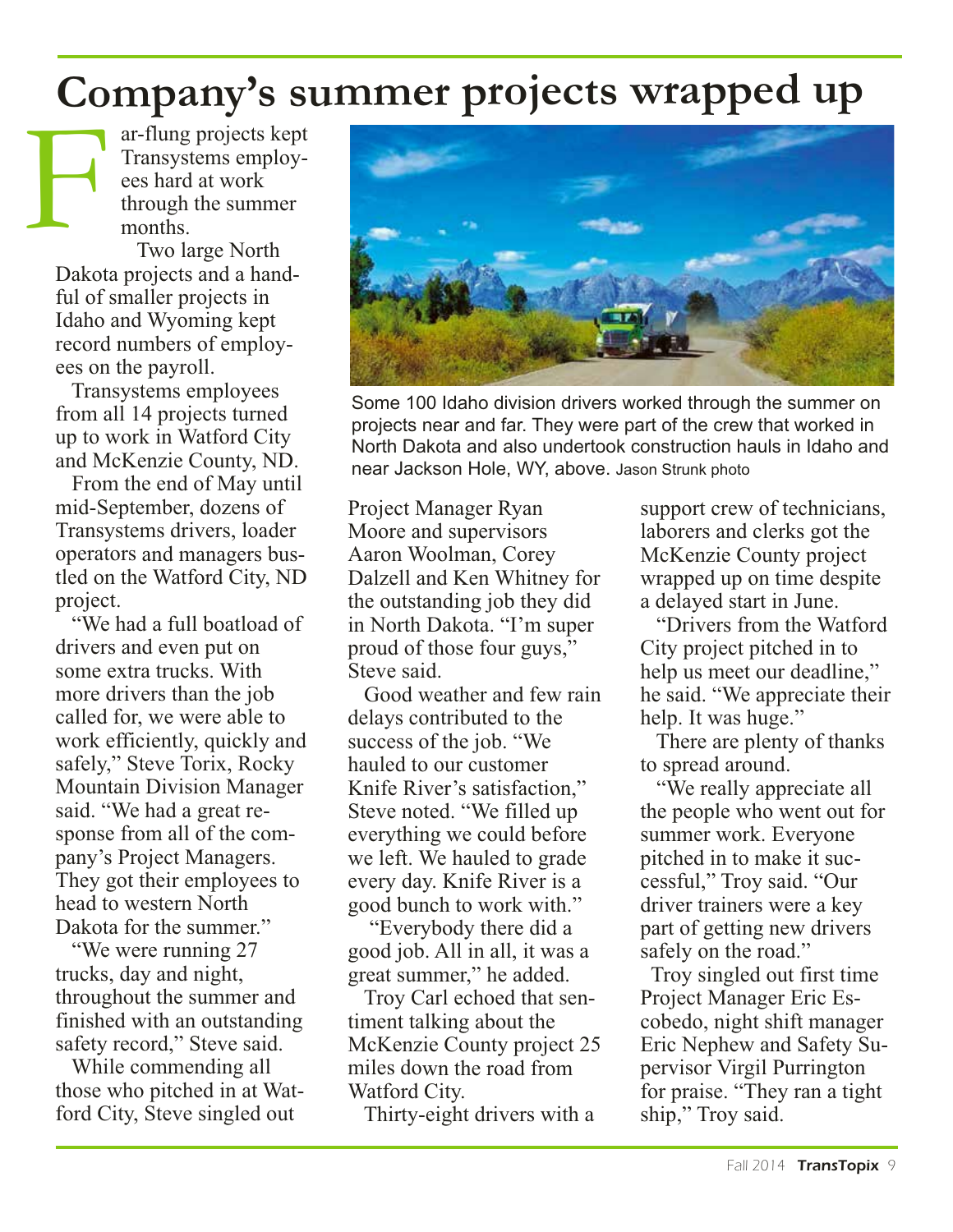### **History**

### **From the start, we've learned from each other**

First beet trailers set company's training programs in motion

ransystems' entry into the sugar beet hauling business called for lots of learning and teaching. T

> The sugar beet trailers were unique.

Bottom discharge trailers had been in use for many years but only for dense,

### Editor's note:

This is another in a series of articles about the history of Transystems.

heavy materials such as gravel. Mike Rice designed trail-

ers that were long and tall in order to provide enough cubic

volume for lightweight sugar beets to make up a viable payload.

These tall trailers had a center of gravity higher than bottom discharge trailers used to haul gravel and other dense, heavy materials.

The new trailers also included hydraulic systems new to Transystems.

The new trailers presented challenges to drivers and

Transystems' entry into the sugar beet hauling business would not have succeeded but for people who were willing to learn and willing to teach.

technicians.

In 1968, a few drivers and technicians learned to handle the new equipment delivering sugar beets to the Hardin, MT, factory of Holly Sugar Corporation.

The start-up at Hardin succeeded and, in the fall of 1969, Transystems needed to transport Holly's sugar beets at Hardin and Sidney, MT, and at Worland and Torrington, WY.

Transystems had 32 units (tractor, lead trailer and pull trailer). In order to make the hauling operation viable, the four factories needed to share the fleet.

Transystems stationed a few units at each factory and moved the balance of the fleet from south to north during the campaigns.

In those days, drivers did not follow equipment.

That meant a lot of teaching and learning with new drivers.

The initial cadre of drivers tackled the task of traveling to each new project to teach new drivers how to handle the unique equipment.

The training program succeeded because the teachers were dedicated and the students were eager.

Transystems faced a similar challenge when the company began loading sugar beets into the tall trailers.

A small group of operators learned how to load the trailers and then fanned out to train other operators.

Technicians were quick to figure out how to maintain the new equipment. They did so in adverse conditions because none of these seasonal projects had an indoor shop. Technicians still share knowledge about how to do the job in those circumstances.

Transystems' entry into the sugar beet hauling business would not have succeeded but for people who were willing to learn and willing to teach.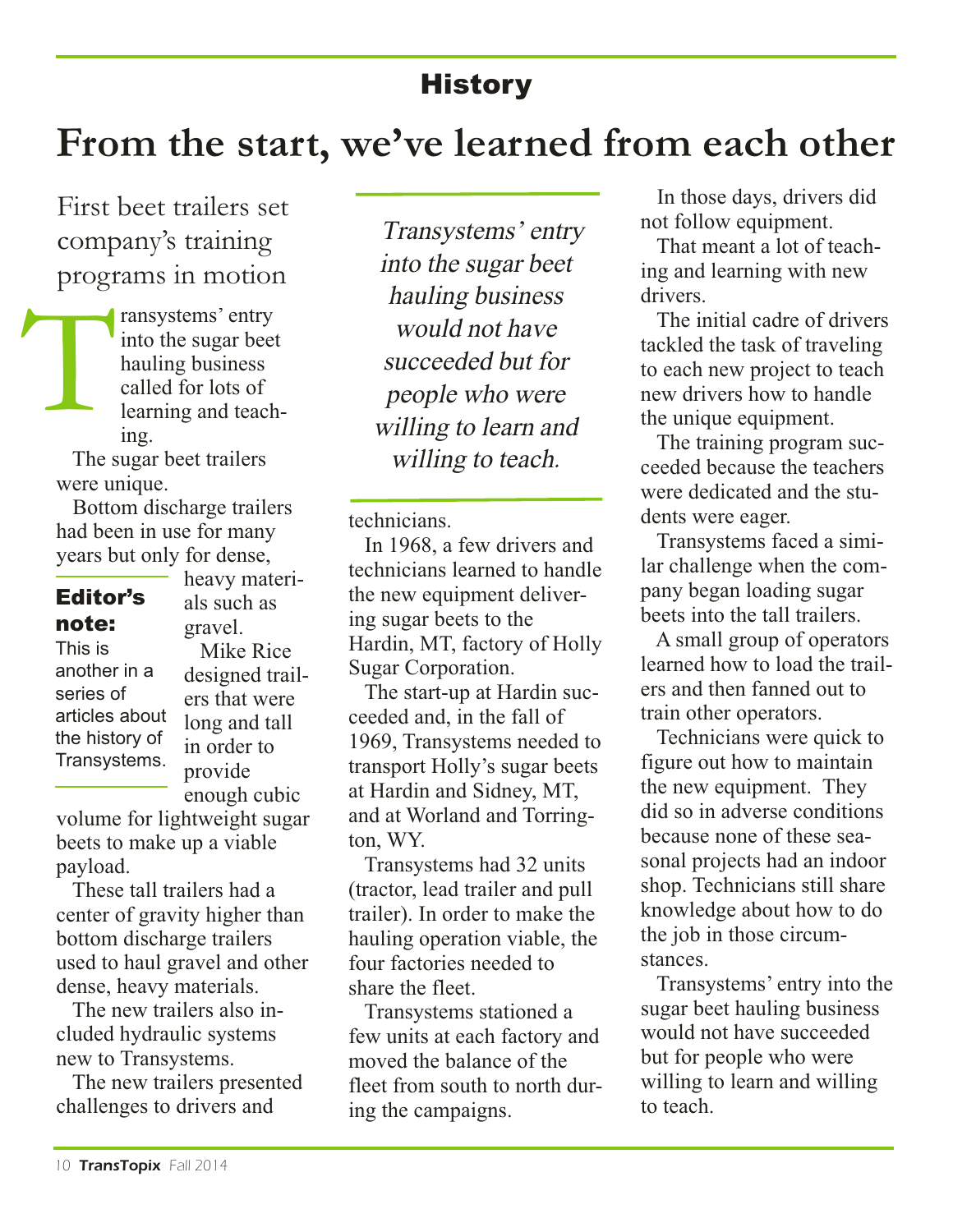

# **Know any good welders? Refer and earn a \$500 bonus**

ransystems Manufacturing Project in Twin Falls, ID, is looking for a few good men and women, and the company wants to pay employees to help find them. Manufacturing has open-T

ings for welders and maintenance technicians. To earn a \$500 bonus, current employees need only refer

a job candidate to Project Manager Derek Torix.

After the welder or tech candidate is hired and has worked for only 45 days, the referring employee gets the bonus.

All company drivers, techs, clerks, operators, welders and laborers are eligible for this bonus.

Call Derek at 208-735- 8539.



**Transystems manufacturing project is building eight new 53-foot trailers for the Minnesota Division. Derek Torix photo**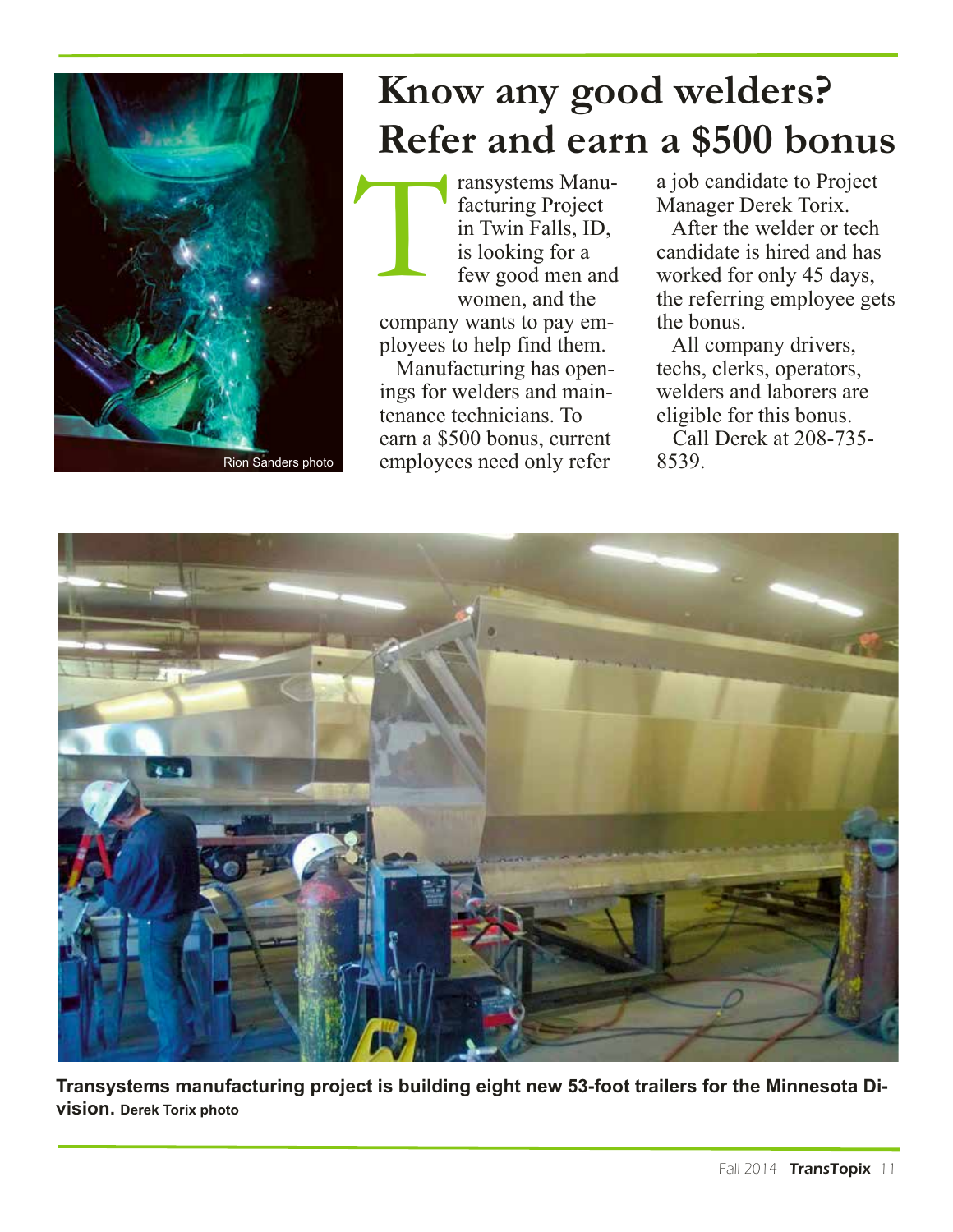# Division Reports **Hard work, planning pay off in RRV**

he Sept. 5 campaign start-up in the Red River Valley Division was the best we have had in years. It took plenty of hard work to make it



smooth and well organized. Our managers invested a lot of time in training beforehand and it really paid off for us.

**Troy** 

The Red River Valley sugar beets were planted a little bit later than usual this spring and we were short on heat early in the growing season, but favorable weather in the early fall really turned the crop around. We should be right around average tonnage when we finish hauling beets in May.

Pre-harvest went very well. We had all the units we needed to keep our customer supplied. It was a stress-free start to the campaign. As we move into full harvest, our staffing levels are significantly better than last year. I'd like to welcome Jason Holm and Robin Novak to our project management



**Transystems is busy delivering beets to sugar factories in the Red River Valley. Rion Sanders photo**

team.

Jason is the new Project Manager in Moorhead and already has made significant improvements. His hard work is appreciated. As a team leader, Jason is making Moorhead a stand-out project. Moorhead also welcomed two new supervisors, Shane Bakken and Shannon Colsen.

Robin is the new Project Manager in Crookston. Under Robin's leadership, the Crookston project operated the first month without a loss. Wow! What an accomplishment.

We had a busy summer, wrapping up the McKenzie River project only a couple of weeks before we rolled into pre-harvest in the Valley. I appreciate all the hard work our drivers, loader operators, technicians and clerical staff put in to make summer successful and the start of harvest smooth.

*Troy Carl, Vice President and General Manager, Red River Valley Division*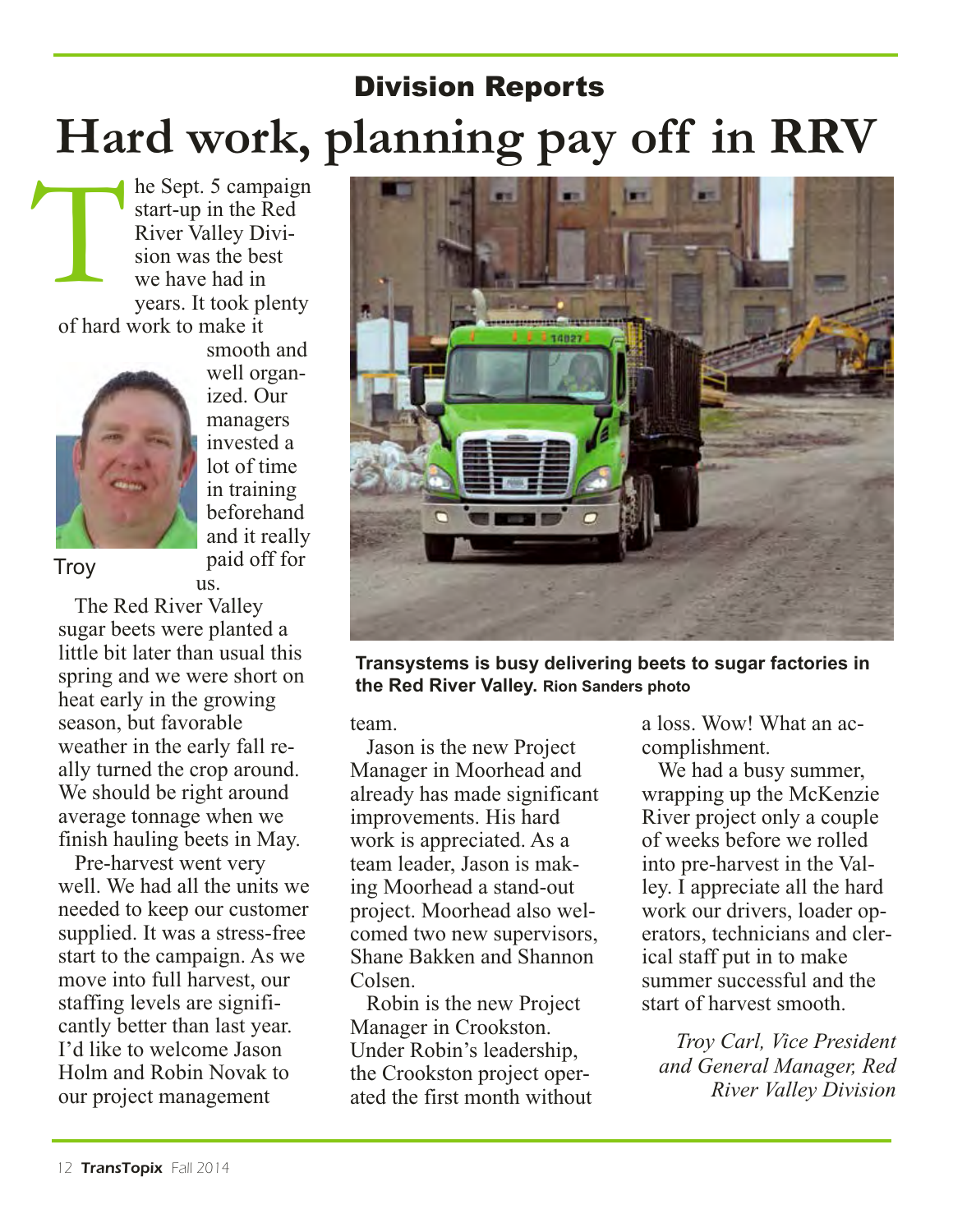### Division Reports

# **Minnesota welcomes international workers**

unny skies, favorable field conditions and the arrival of more than 20 international workers to lend a hand got Renville's main harvest off to a great start. S

Pre-harvest was a little wet and we had to jump around a bit, moving our equipment from area to area. After that



moist start, this year's harvest is a thousand times better than the conditions we grappled with last year.

We are on

Mike

track to wrap up the campaign on time in mid-April, bringing in a slightly larger than average crop of just under 3 million tons.

I am very proud of our local staff for providing a warm welcome to our new international workers from Mexico. Those new drivers are family men who came north to provide better for their families. They are happy and proud to come to Minnesota to work for Transystems. Their skill level is first rate.

Julian Espinoza and Humberto Morales, our two bilin-





gual trainers, stepped up to welcome the international workers and to make sure they understood and completed the company's safety training programs. Every time I asked Julian or Humberto to help out, they did. That's the kind of attitude that makes us successful. We are bridging the culture and language gap and working as a team.

We added trucks to increase our hauling capacity. That means we are looking for a few more drivers than usual.

The team is looking forward to eight 53-foot trailers coming our way from the

Renville sets the company standard for fun at a picnic. From digging for dollars, above, to manager dunking, left, there's family fun for all of our employees and their families.

manufacturing project in Twin Falls. We are excited to see the new trailers and put them to work. Manufacturing worked hard to give us a good product and we appreciate it.

Renville's summer maintenance program went off without a hitch. Our equipment was ready to roll when harvest started and so were our people. More than 20 of our drivers worked through the summer on the North Dakota projects and the Kane hot oil haul. It is nice to keep them on the payroll year-round.

*Mike Rood, Manager, Minnesota Division*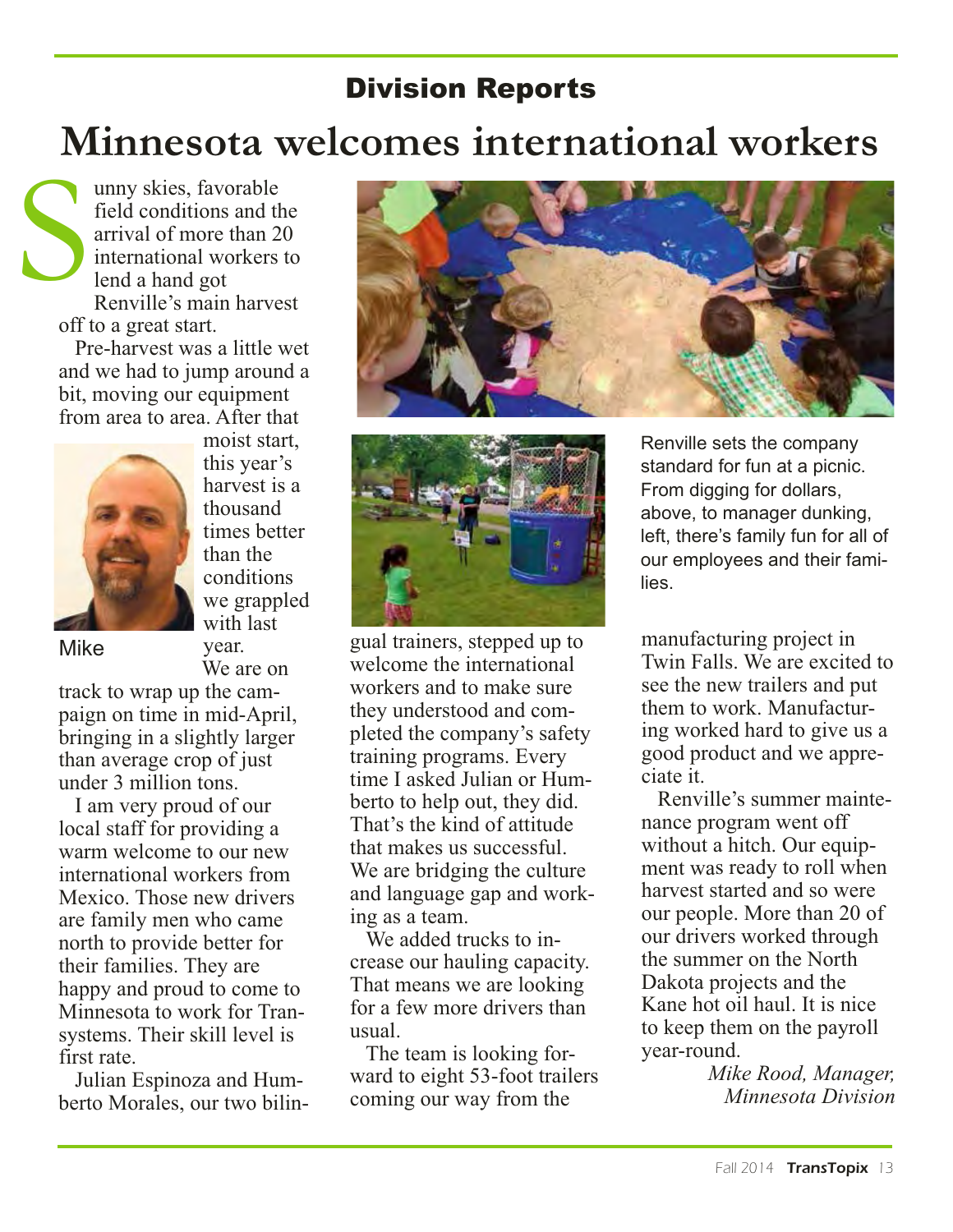# Division Reports **Start-up was stellar in Idaho Division**

or men, women and equipment, there was no time off in Idaho between summer work and the beginning of the sugar beet campaign. F

The final trucks rolled off construction projects in Wyoming the first week of September and rolled right on to sugar beet harvest



Sept. 10. We literally brought trucks back and put them right to work. There was little down time for our

Kevin

employees since nearly 100 Idaho Division drivers worked through the summer on in-state projects and others in North Dakota and Wyoming.

The short time between the seasons put pressure on our maintenance staff. That is when Dirk Torix and his maintenance crew showed their true colors. They worked hard and racked up some overtime to get the trucks turned around and ready for the harvest. We appreciate the extra



**James Swenson and Jean Morris teamed up to bring in the beets in Idaho. Kevin Iversen photo**

effort they put forth.

With more than 90 percent of our staffing positions filled, we had a great start up and are filling the factories with beets. Safety, as always, was our main focus. We went a long stretch without a single loss.

With expectations of a near record harvest, we started hauling beets a week earlier than expected on the Nampa project, which will run into the first week of February. The other projects should be wrapped up by the end of March.

One new cleaner loader brings the total to six in Idaho. The cleaner loaders and new harvester are hard at work. The ten new Volvo

tractors we added to the fleet are working out well.

Jim Woodward moved from the Boise Project to become Project Manager at Nampa and is doing an outstanding job there.

We continue to meet the fluctuating needs of Alta-Fab, moving more structures during October than in any month since the project began.

Crews in American Falls, Paul, Twin Falls and Nampa took a little time off to gather for company picnics. Everyone had a good time and we are now focused on a good, safe sugar beet campaign.

*Kevin Iversen, Vice President and General Manager, Idaho Division*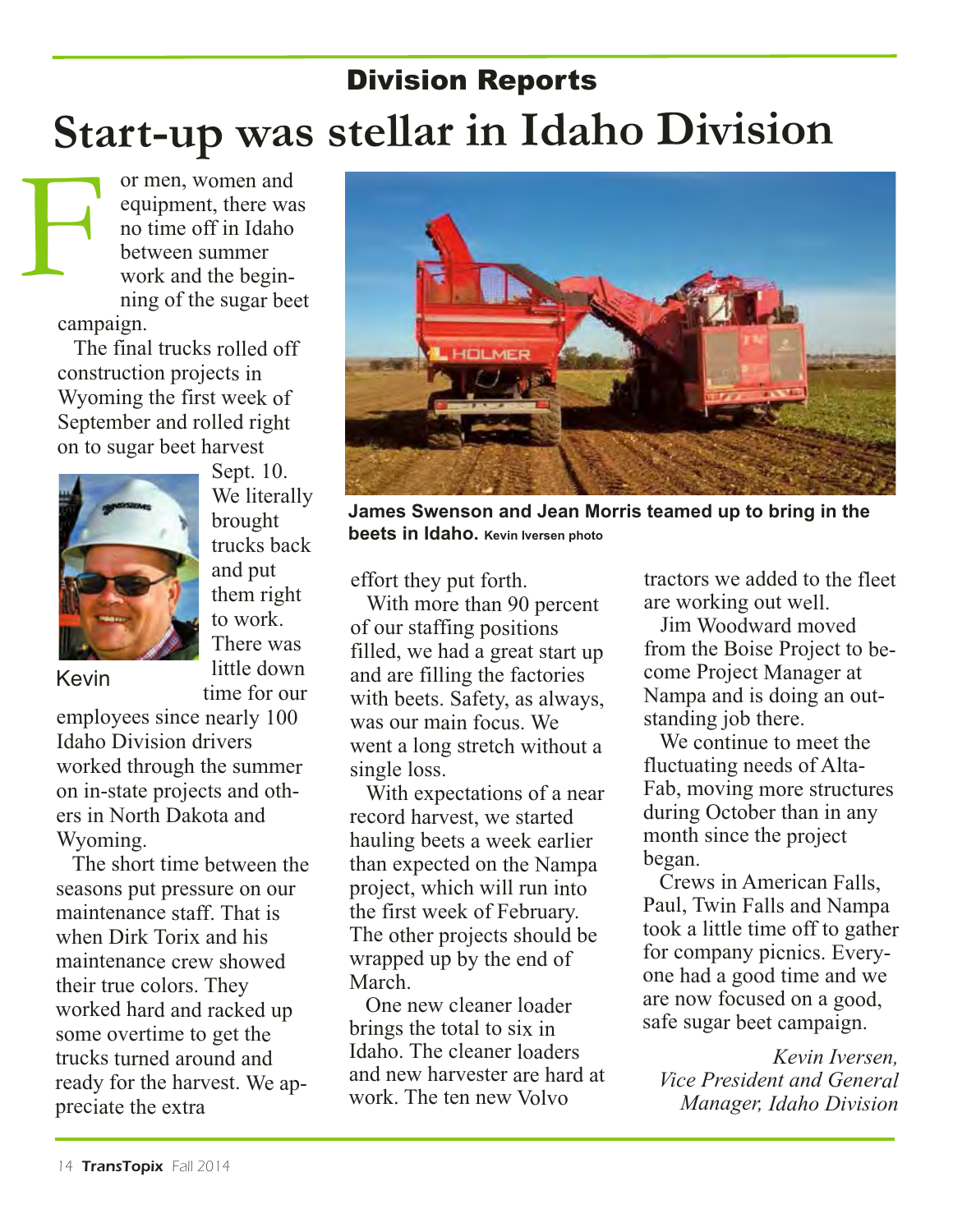# Division Reports **Worland looks forward to exceptional season**

ood beet growing weather and a full roster of drivers and loader operators set the tone for a great start up in Worland. We thought we might get a head start G



**Steve** 

growing weather was so good that Wyoming Sugar wanted to get a few

on the campaign, but the

more tons in the field by sticking to the traditional first week in October startup date.

The outlook is good for a near record-breaking crop in Worland. If it's not the best crop ever, it'll be right up there. All the growers and our customer are happy with the crop.

Sidney is fully staffed and working hard on what looks to be an outstanding crop.

Veteran Worland drivers Jean Sulzbach and Craig Tinlen will be rolling through the campaign in a new truck, a real bonus for them and for us. We are real proud of our new equipment.

We also are proud of the great job all of our employees did for Knife River on the Watford City project this summer. Ryan Moore did an outstanding job as Project Manager with great back up from Aaron Woolman and Corey Dalzell.

Loader operator Ken Whitney really stepped up during the summer work. He came in as a substitute manager and ended up as night manager when we needed him most.

At our Sept. 16 picnic, we celebrated a great summer and looked forward to 100 plus days of hauling beets.

We hope to wrap up the campaign safely and on time in mid-January.

> *Steve Torix, Manager, Rocky Mountain Division*



**The first day of the campaign in Worland went well. A near recordbreaking crop is expected this year. Ryan Moore photo**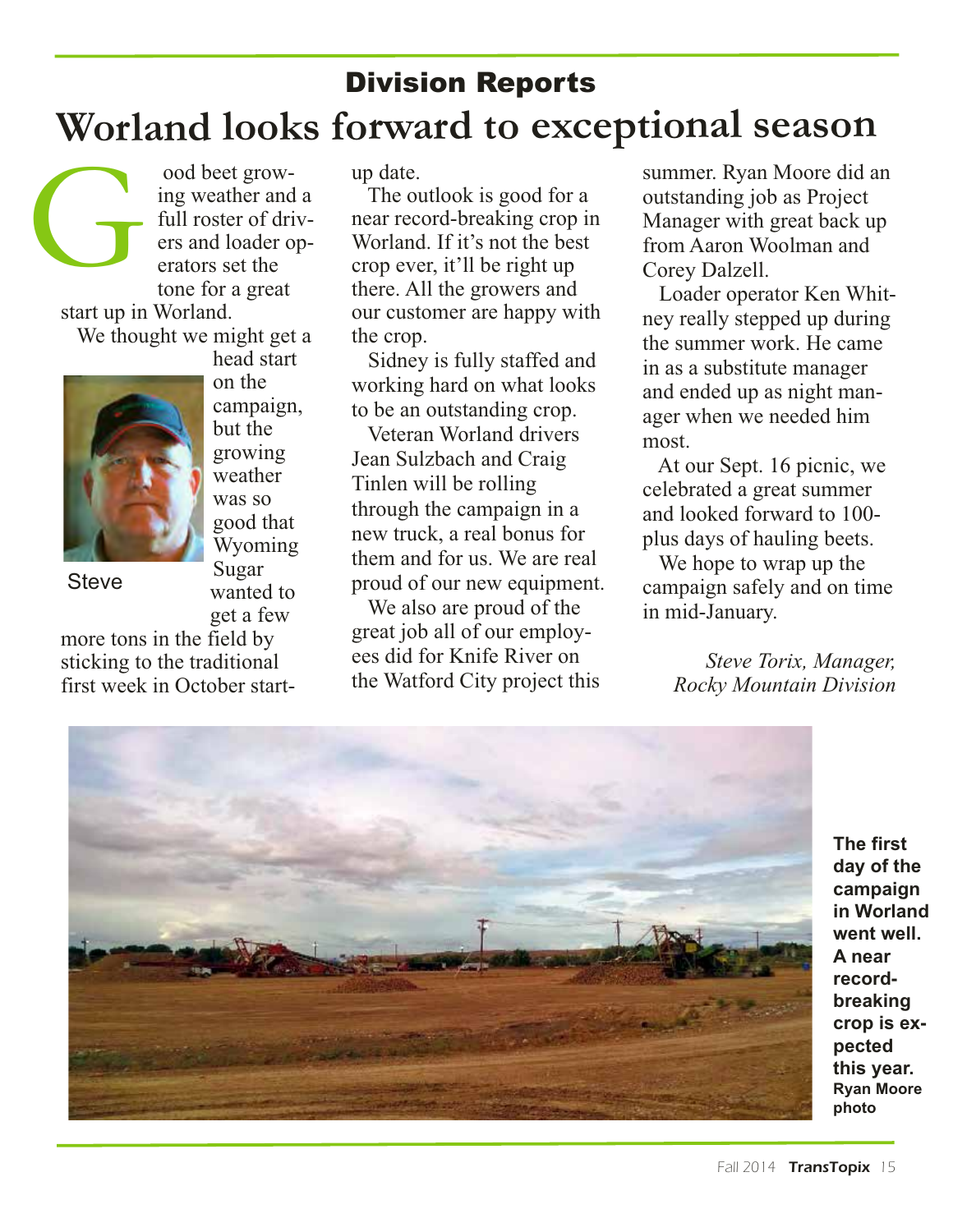# **Innovative thinking keeps wheels turning**

docu-

much easier

t Transystems, innovation is notfound only in the field. The information technology and administrative teams that keep the wheels turning behind the scenes strive constantly to find better ways to do their jobs and make fellow employees' jobs more productive. They share the company's goal of being fully staffed and work to help achieve it. A<br>and adm

"When we are not fully staffed, everyone is focused on that need," Dan Brennan, Vice President Information Technology and Revenue Equipment, said. "This limits time for many other activities. We focus a little less on procedures, training, and just plain observation. This is often at startup, a time when we need these things the most."

IT's job is to build tools to help folks make decisions and be efficient. This year, IT created and implemented a new group of hiring tools. That is where innovation comes into play.

With IT focus, Dan and his staff implemented a cloud file share service using SharePoint. The file share service allows managers, supervisors, and administrative staff to find, use, and collab-



Dan

and faster to access and use. This also allows clerks and managers to share documents that traditionally would be passed back and forth via email.

Dan gave an example using a driver schedule. There would be many versions of a document. Some would get lost, others may be confused. We now have none of the traditional onsite servers or administration that go with this type of service. With the SharePoint system, the documents are backed up, secure, and easily accessible. The system also is more cost effective.

"You can't beat that," Dan added. "I believe this will also help staffing activities."

Another recent IT related staffing idea came from Jessica Harris. Named the Contact-App, it captures the basic information from a potential employee: name, position of interest, and phone number.

It took a team to get the

orate on all manner of ments. For example, policies and training material are

job done. The ontact-App team included Stacy Radovich, Jodie Hunt, Tim Plumley, Mike Rood, Troy Carl, Ryan Moore, Kari Franks and Dan Brennan.

"We created an online application system for potential employees and released it this fall," Dan said. "The biggest driving force here was the applicant. Previously, our online application was very difficult for many to use. That system could not ask questions that we needed."

With the new Contact-App, project locations get an email in real time about the individual applicant. The project can monitor progress of the application.

"We call folks to follow up on their experience and make sure they do not have any unanswered questions," Dan said.

"One story I heard about recently garnered a technician that we would not have known about in the past," he said. The individual started an application online, but got discouraged in the process and decided not to apply. During a follow up call, we reached the spouse of the individual and talked about Transystems and our

See INNOVATE, next page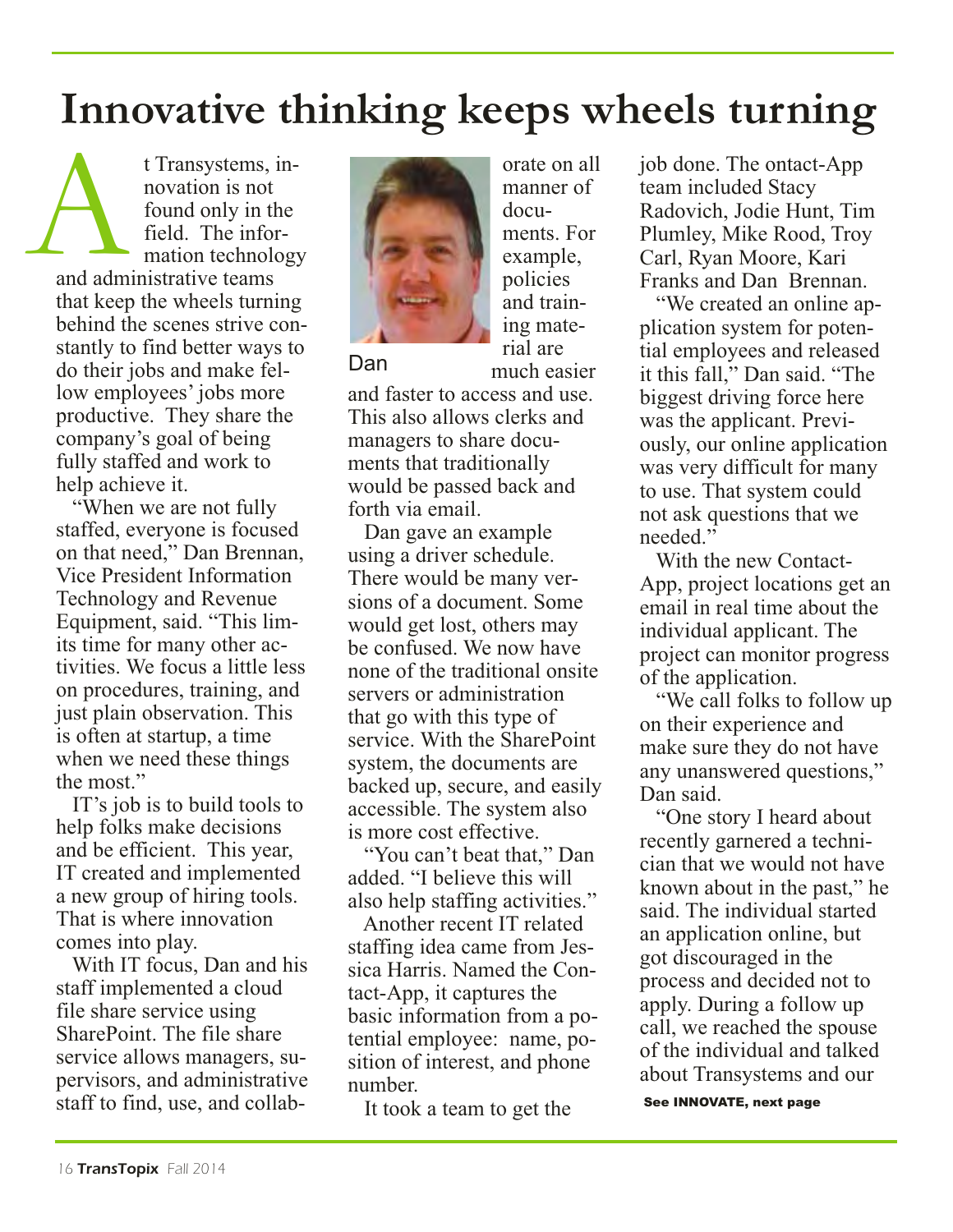# **Innovate**

opportunity. The applicant was interviewed and hired. Continued from Page 16

"In the past, we would not have known about this individual and the failed visit to our process," Dan said. "They would not have known about us either. This process is also leading to improvements to the tools employees use online to apply for a position. Our new system is simple, compliant and user-friendly."

Innovation keeps people excited about their jobs. Anyone at Transystems can share an idea that leads to big changes.

"I have witnessed it personally," Dan said. "With the repetition in the type of work we do, a seemingly small idea can have a huge impact."

Innovation often has a positive impact on everyone. Some examples include increased wages, improved safety, fatigue reduction, better care of customer product, and much more.

"One important point I learned early in my career at Transystems is that you can make a mistake and survive it," Dan added. "This is part of what fosters our innovation culture here. I have made my share of mistakes.

I led a few large projects that did not work at the end. (These ideas worked perfectly on paper of course!) I found that these failures led to more ideas that eventually had greater success than we could imagine at the start. If I had been afraid of the failure, the success would not have come."

#### Finance department improvements

Vice President of Finance



Ann Powers has seen plenty of change during her 45 years with the company. "Innovations that I have seen

Ann

over the years that impact the finance department are not innovations related to equipment but rather improvements and stream lining of processes," Ann said. "Many of the improvements are a result of our \$200 cost saving challenge at the Great Falls Service Center."

Three improvements stand out in Ann's mind when it comes to contributing to the company's goal of being fully staffed.

The first is the reduction in lag time between the last day of the pay period and payday. "There was a time that it took two weeks to process timecards and cut payroll checks," Ann said. "Now, the pay period ends on Saturday and employees are paid the following Friday."

Another improvement is payroll direct deposit.

"Although this is not an internal innovation, it was new to Transystems," Ann noted. Employees no longer have to worry about getting the check to the bank.

Finally, Ann mentioned improvement in the employee activation process.

"In the past, the activation process could take several days to complete. Often times we would lose an employee because he or she found another job in the meantime," Ann said. "Now, once an employee's hiring paper work is routed, the employee is activated and the employee could be in a truck the same day."

#### Administrative staff hard at work

Transystems administrative department employees are focused on innovative methods to hire and retain employees, Kari Franks, Senior Administration Manager, said. "Across the company people are asking,

See INNOVATE, next page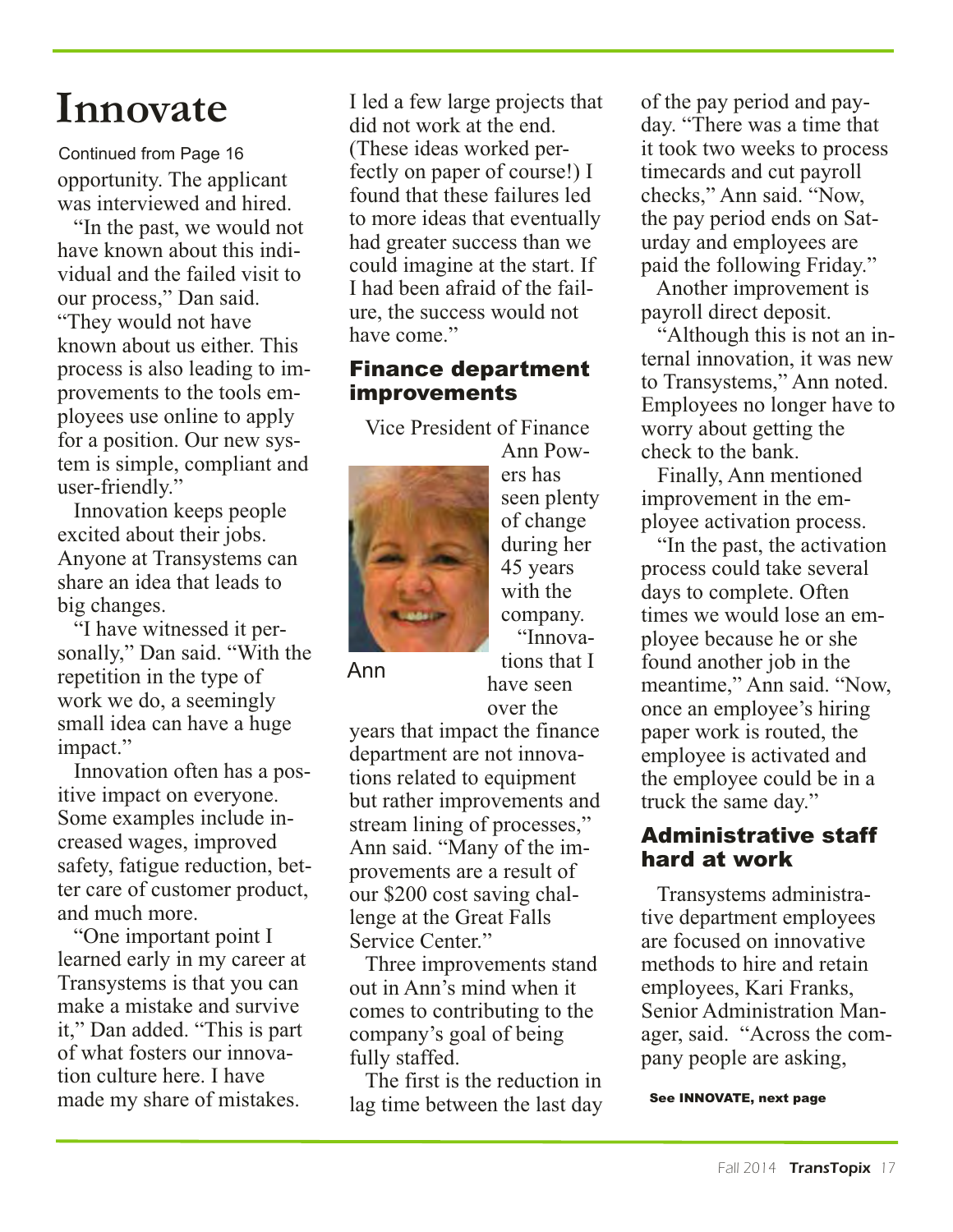# From seed to sugar bowl **Harvest is a team event in the RRV**

**Editor's note: This is the second in a series that will follow the production of refined sugar from the seed to the sugar bowl.**

> t takes a team, a big team, to bring in the Red River Valley's sugar beets.

When full harvest begins in early October, 739 growers using some 5,500 trucks scurry to haul more than ten and a half million tons of sugar beets to American Crystal Sugar's factories and piling stations. **I** 

Most beets do not go directly from the field to the factory. The massive harvest

must be carefully managed to maintain quality and ensure a steady, consistent supply to the factories that process sugar through the winter and into spring.

That careful management begins months before the first beets are pulled from the ground. ACSC relies on its agronomists and ag operations and agronomy managers to oversee the crop from pre-planting to pre-harvest.

Typically planting in the RRV begins the third week of April, Dan Gowan ACSC Director of Agriculture, said. This year was not typical, with much of the crop

planted in May. Throughout the summer, all eyes are on the crop.

The agronomy staff turns in tonnage estimates July 1. Those estimates are usually very close to the final crop size, Dan said. In August, hand-picked sugar beet samples are taken from randomly chosen fields throughout the valley. Each of the two dozen agriculturists in the field takes about ten samples from their fields. One sample is not enough for ACSC. The agriculturists conduct samplings three times in August and once again in September.

See RRV HARVEST, next page

#### Innovate

#### Continued from Page 17

'What else can I do to make Transystems a great place to work, and how can I share my opportunity with others?'" she said.

Here are some of the innovative ways the administrative team is answering those questions.

Transystems started using Craigslist to post employment openings. Project Clerks change these postings weekly and post daily so our employment opening shows



at the top of the list. Administrative staff members were involved in the creation of the new Contact Applica-

Kari

tion. We also can analyze which advertisements generate the most contacts. Taylor Waite, Administration Coordinator in Idaho, puts together the data from the

Contact Application hits for the entire company and emails the data weekly for the project recruiting and retention dashboards.

Jessica Harris, Recruiting and Retention and Division Administration Manager, worked with the senior operations managers to create a weekly recruiting and retention dashboard for staffing.

This dashboard gives the project and the division offices an accurate weekly picture of how they are doing with regard to filling their projects.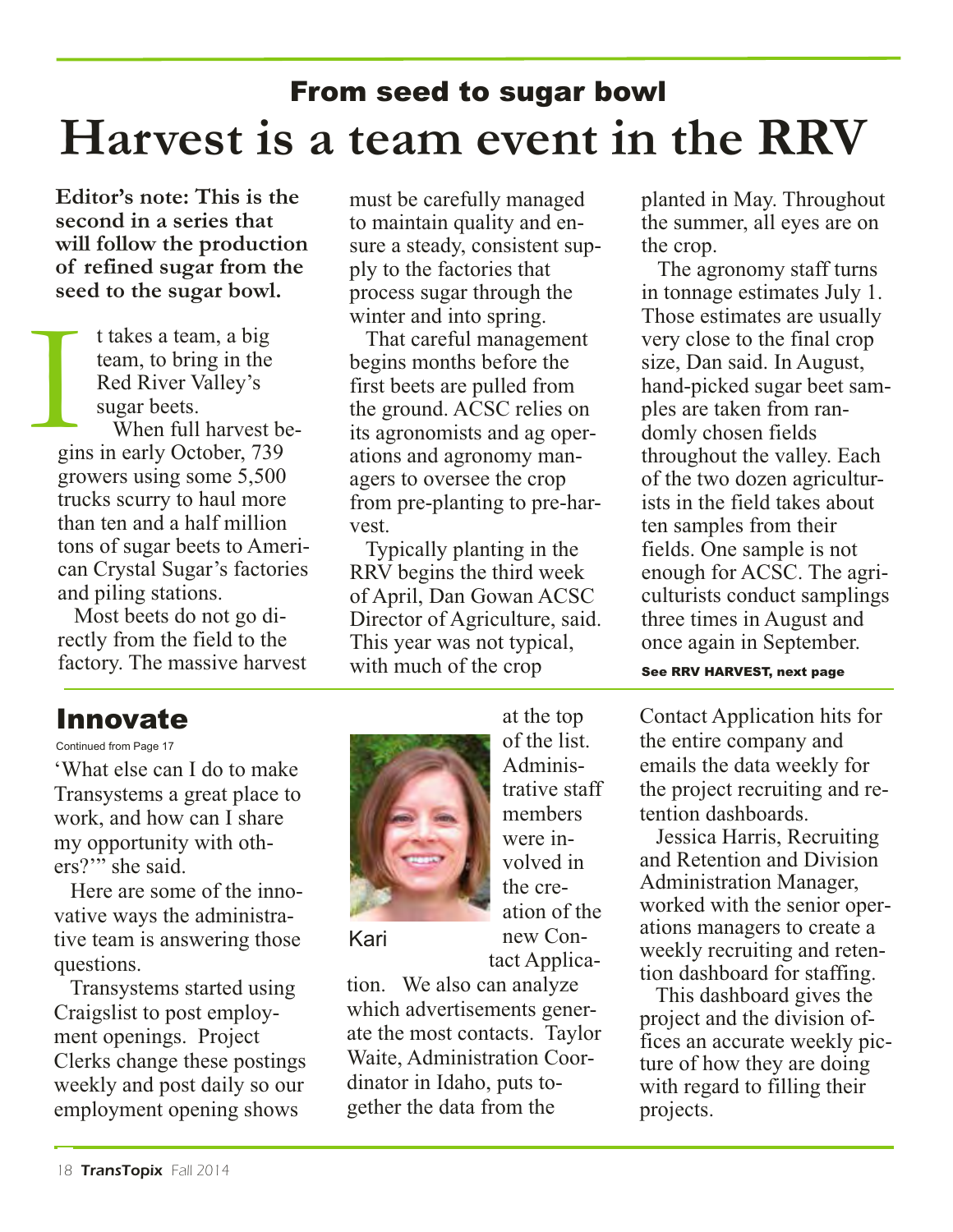### RRV harvest

Continued from Page 18

Then comes the math. "Using the estimated crop, we start looking at acres to harvest, tons compared to the expected slice rate for the factories. The plan is to finish slicing beets in mid-May," Dan said. The ag team works backwards from that date to determine when preharvest begins.

"The decision to start preharvest is one of the most risky," Dan said. "Start too soon, and slicing is finished in April and cost/ton of processing will cut into grower payments. Start too late, by underestimating the crop size, and the factories run into June which is way too late."

Using all the information gathered by the agronomists and ACSC employees in the field, the call to start pre-harvest is made.

Pre-harvest, which begins in early September, primes the sugar factory pump, supplying enough beets to get the factories up and running. About 11 percent of the crop is taken during this period.

"Once a date to start factories has been established, we put together a pre-harvest schedule. All the sites are divided into four groups, with each taking a turn to open fields. The four groups rotate from first to last over a fouryear period," Dan said. Each



**Once harvest begins in the Red River Valley, Transystems focuses on keeping the factories supplied. Rion Sanders photo** 

#### RRV beet facts

● Earliest pre-harvest in the valley's history started Aug.14, 2012 to deal with a record crop of 11.2 million tons, 27.1 tons per acre.

● How much sugar? ACS long term average for beet sugar content is between 17 and 18 percent. The 2012 crop averaged a record-breaking 19.2 percent. Sugar content is relative to moisture at harvest time. Rain water dilutes the beet sugar content, but makes the beets heavier.

harvest group has an approximate two ton per acre quota to deliver for pre-harvest.

Early groups deliver less than those closest to full harvest. ACSC does not decide where the beets come from for pre-harvest. Members of the four groups make that call.

#### Full on harvest

The next phase of harvest is brief and intense. From Oct. 1 to Oct. 24, main harvest runs full tilt. That's

when hundreds of growers using thousands of trucks are hauling beets from their fields to 105 pilers at 37 pile sites. Transystems units pick up the beets to take them to the factories.

The supply of beets to the factories never stops. Twenty-four hours a day, seven days a week, Transystems delivers. During preharvest, two shifts of about 80 drivers haul the beets. When full harvest kicks in,

See RRV HARVEST, next page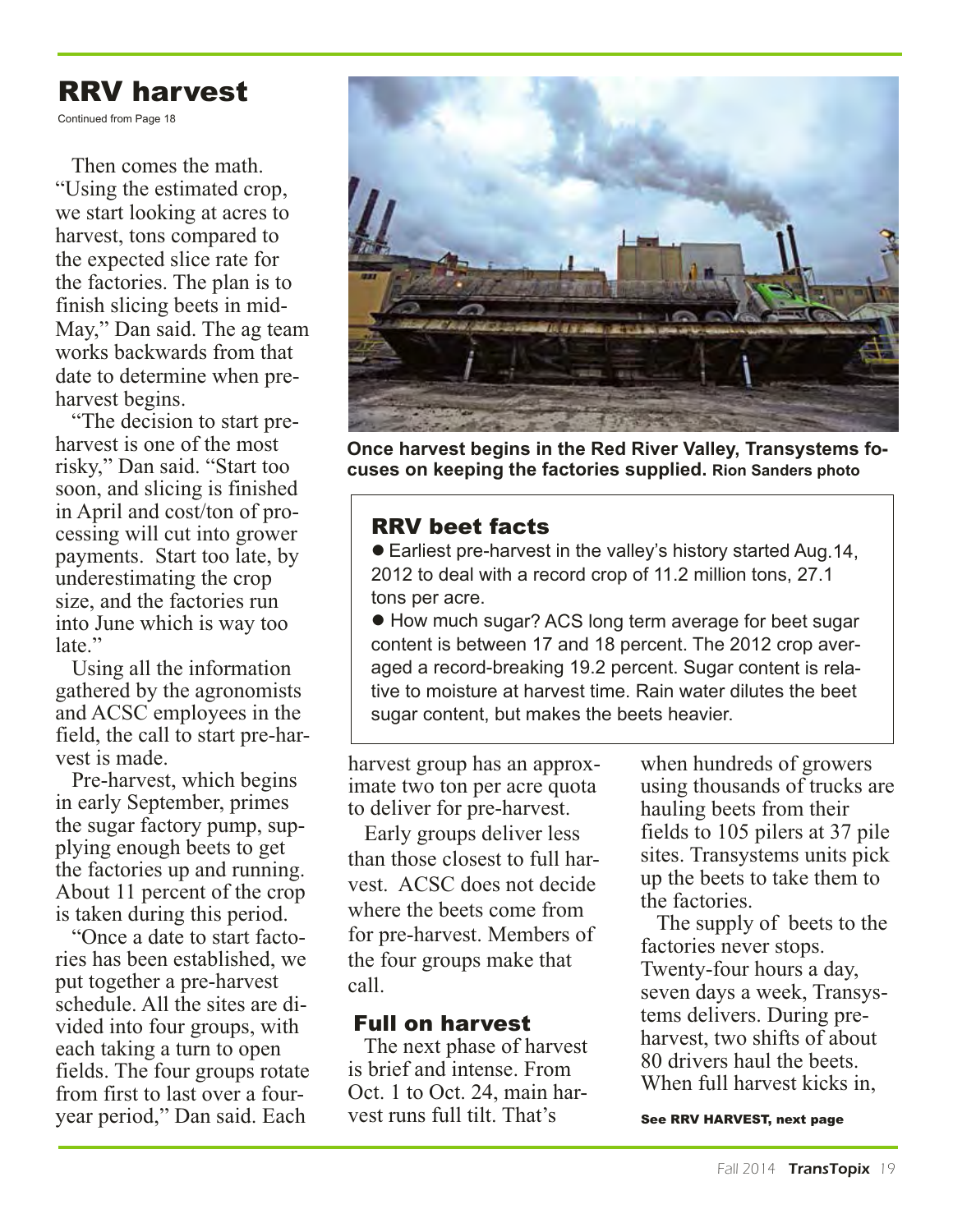# **Beet harvesting is a three-step process**

echnology has given sugar beet growers a big boost in the past decade.

"Not that many years ago, we saw nothing but four- and sixrow defoliators and harvesters," Dan Gowan said. "Today they use mainly eight- and 12-row equipment." T

The actual harvesting of a sugar beet is a three-step process: defoliate, top and lift.

### RRV harvest

Continued from Page 19

which it did Oct. 1 this year, more than 250 drivers are needed to feed the factories.

And nothing halts it. If a factory shuts down, Transystems trucks and trailers are reallocated to other factories to keep the beets moving. Red River Valley Division Manager Troy Carl works with Dan Gowan to ensure that no assets go unutilized when a factory is down.

In the dead of winter when weather is the biggest threat, the road trucks may be forced to shut down because of hazardous conditions. Even that does not stop the supply of beets to the factory. Yard beets are moved to the factory during even the worst weather condi-

The defoliator takes the first pass. To remove the green beet tops, the defoliator has a series of drums which rotate over the beet rows. "It dissembles and shreds the tops to near nothing at all," Dan said.

Some defoliators are equipped with scalper systems which cut a silver dollar size slice off the very top of the beet. The crowns carry with them impurities which can affect the quality and payment for the sugar-

tions.

The movement of beets from field to pile grounds and on to the factories is, and must be, a well choreographed routine.

"Our plan is to have growers' trucks on our site for less than 17 minutes to unload," Dan said.

During the early part of harvest, particular attention is paid to the sampling process which begins at the scale. "Nearly 40 percent of all loads delivered are sampled for quality and tare, which is the amount of dirt on the beets," Dan said. "We have very good soil here, but we don't want to buy real estate. We are buying beets."

And lots of them. Some 525,000 loads of beets will be delivered during harvest. beet crop. This also helps remove any green leafy areas which could cause a rejected load at piling sites.

After the topper has passed, the harvester comes along to lift the beets from the ground and shed the dirt that clings to them before loading the trucks.

"It is very important that the harvester is set correctly for conditions so that the maximum amount of beets and minimum amount of dirt make it into the trailers,"

As trucks unload, 15 to 22 pound samples are taken and placed in bags. Each sample bag is ticketed to track information about quality and sugar content. This is how growers' payments are determined.

All quality samples from the entire Red River Valley are processed at a laboratory in East Grand Forks. The quality lab processes some 224,000 samples on seven lines.

"It is very complex and must be very specific to ensure that growers are properly paid for crops they actually grew," Dan said.

*ACS Director of Ag Dan Gowan was born into the sugar beet business. He grew up raising sugar beets and joined ACS as an agriculturist in 1981. He has been Director of Ag since 2012.*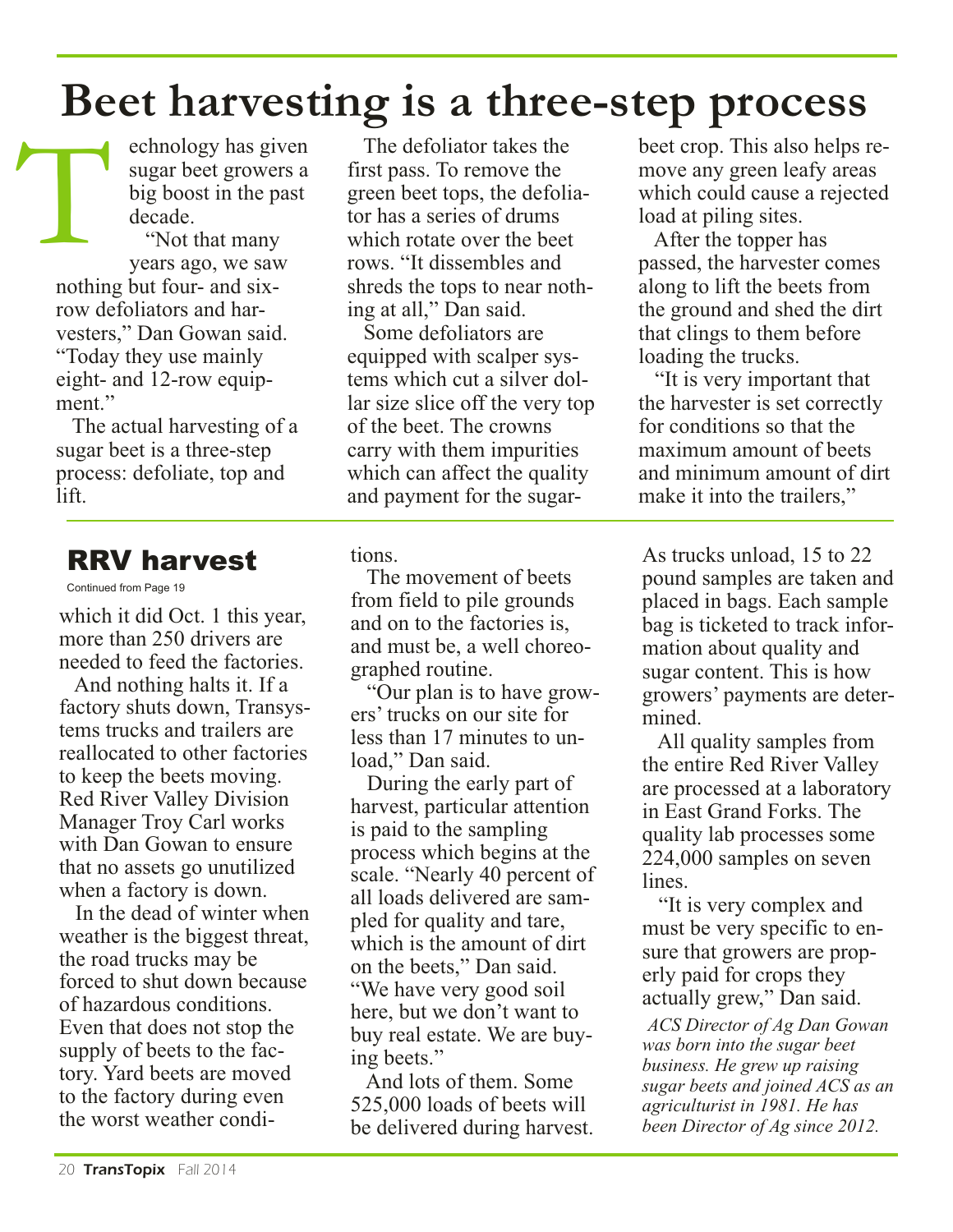# **Balance key to successful harvest in Idaho**

arvest is a balancing act in Idaho, and it is one that The Amalgamated Sugar Company and its agricultural staff has perfected during the quarter century John Schorr has spent with the company. H



From planning to planting to harvest and to the factory flume, as Corporate Director of Agriculture, John keeps a

John

close eye on the 181,800 acres planted in sugar beets. That is a lot of acres to keep track of, and John relies on three district managers, 20 crop consultants and a handful of agronomists and researchers to keep him up-to-date on the crop's progress.

Harvest is the culmination of more than a year's worth of planning that starts each year in early December.

"That's when we start getting annual planting agreements signed by our growers," John said. "The next step is visiting with each of our 580 growers to find out which fields they

will plant, which varieties of beet seeds they will need and what type of fertilizer is required."

John's team gets a head start on the fertilizer question in the fall when Amalgamated offers free soil testing to its growers.

With agreements signed, the first beet seeds go into the ground early in March. Planting continues through the end of April, with peak planting season running from April 1 to 10.

"The earlier we can plant, the better," John said. Once again, it is a balancing act.

"We must balance the risk of frost and bad weather with the need to get the plants growing leaves to get photosynthesis going," he added.

Then there is the issue of water.

"One hundred percent of the sugar beet crop in Idaho is irrigated," John said. Planting is always based on water availability. Water flowing down the canals of Idaho comes from the rivers, reservoirs and deep wells. Growers own water rights but must wait for the water districts to determine how much water each grower will get.

"Any time you have irrigation, you will have challenges," John said.

#### Making the call on the crop

During the growing season, crop consultants make three crop estimates: June 1, July 1 and Sept. 1.

Using the July 1 estimates and lots of advice and input from ag managers and his experience, John sharpens his pencil and starts figuring. It's backward math at its trickiest. Assessing the size of the crop, John and his staff determine what dates the factories need to open in order to complete sugar processing by March 20.

"We take the estimated number of tons of beets and work backwards so things wrap up the third week in March," he said.

Many factors go into that equation. Crop size, road conditions, factory capacity and shipping distances all play into the final decision.

"Our crop consultants are good at their estimates," John said. "Once in a while we'll be surprised, but not too often."

Crop consultants base much of their estimating on growers' histories.

While farmers are ever optimistic that this year's crop will be far bigger than last year's crop, that is not usually the case, John said.

#### See IDAHO, next page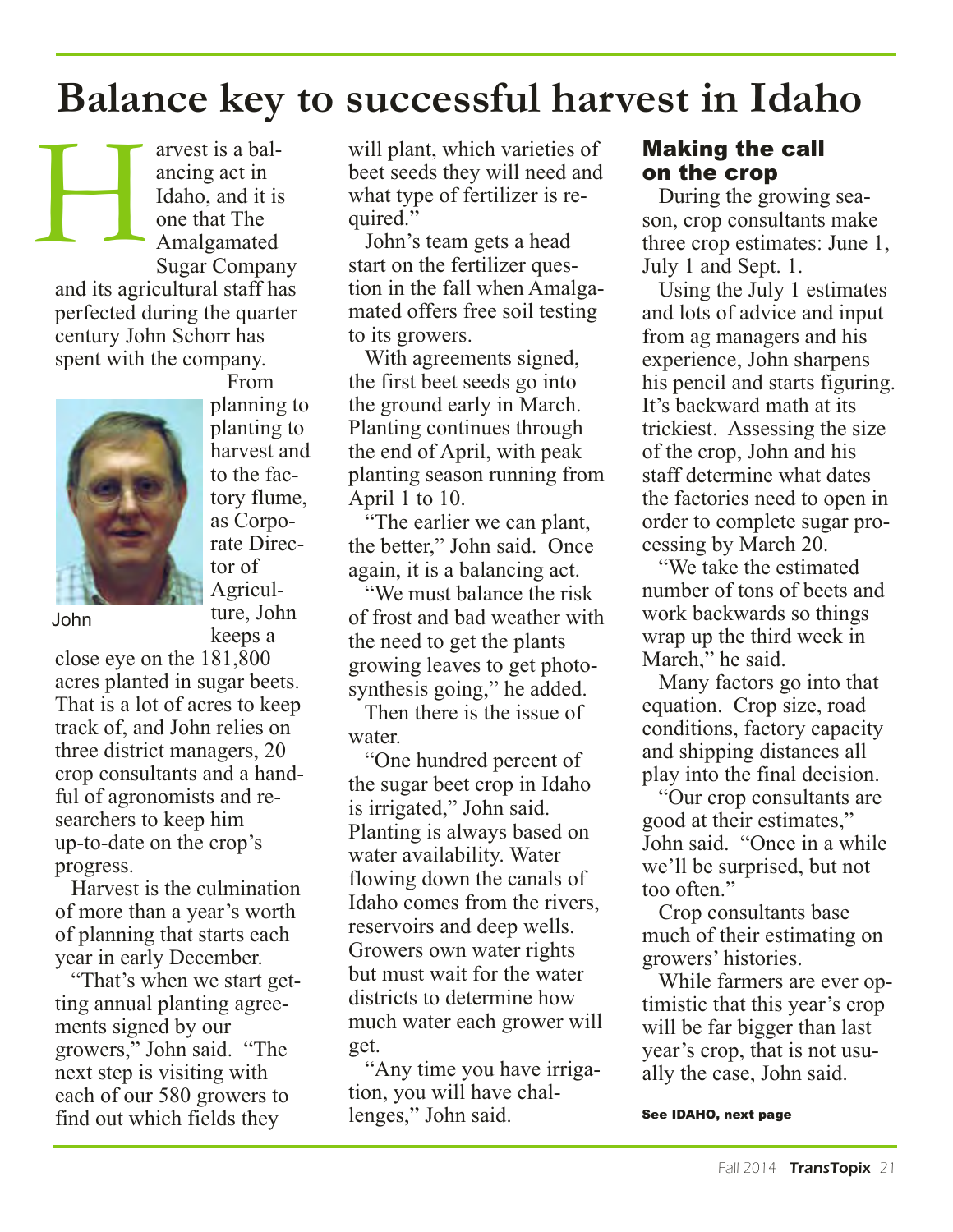### Idaho

Continued from Page 21

Crop size is consistent year to year.

"Technology can and does boost the overall yield," he said. "New beet varieties and methods have an impact."

A typical harvest for Amalgamated is 6.3 million tons or 35 to 36 tons per acre. "Sometimes it is less. Sometimes it's more," John said. "Sometimes a grower may have a yield as high as 50 tons per acre."

#### Let harvest begin

Oct. 6 is the date regular harvest begins in Idaho. That is when the piles start being built.

"Before that, in early harvest, it is hand-to-mouth to feed the factory," John said. "This time of year we are processing the early beets as soon as possible," he added.

Two or three percent of Amalgamated's growers take advantage of Transystems newest tool, the Terra Dos T3 harvester, which in one sweep defoliates, tops and digs the beets.

The rest of the growers are responsible for bringing their crops to 74 piling grounds operated by the company.

It is hard work bringing in the beets. A typical machine usually will harvest 600 to 800 acres per season, John said. A good day for a sixrow harvester is 30 acres.

Bigger, 12-row harvesters can harvest far more.

Until the beets roll across the scale at the piling ground, they belong to the farmers. Once across the scale, they are the sugar company's property. Crop consultants keep track of that property. Crop consultants each manage two to four stations. A foreman and trained crews run the stations during harvest.

At the pile grounds, trucks are weighed as they enter and when they leave to determine the weight of the beet load. Customarily, a 25 pound beet sample is taken from every third load, for a 30 to 35 percent sample rate. That determines tare and sugar content of the load. Growers are paid based on weight and sugar content.

"That's how we decide the piece of the pie the grower gets," John said.

All of the samples go to Paul where the lab works around the clock all through harvest. Tests there determine how much dirt is on a load of beets and the sugar content of the beets. The lab is busy, running 7,000 to 8,000 samples a day.

Back at the pile grounds, time is of the essence. "Once on the piler, we ask that the growers unload within three minutes," John said. "During peak days, we can unload as many as 29,000 trucks in a single 12to 14-hour harvest day. One piling ground received 2,000 loads in a single day. We see a lot of trucks."

Before harvest kicks in, each grower is assigned a station near his fields. Amalgamated's staff know the quantity each station can handle and equip it appropriately.

#### Who's on first?

Determining which beets move to the factories and when is one more of the Ag Managers' balancing acts. Some beets are moved simply because more room is needed at a pile ground. Other beets are first in line because the pile fails to store well and the beets are at risk of deteriorating. Then the managers factor in road conditions, distances, and the availability of Transystems units to move the beets.

"A lot goes into the decision. It's based on history and observation. And we always go after a pile if it heats up," John said. *John Schorr grew up on a farm near a large city in Utah and returned to it after completing college. When the city grew to engulf the farm, John went to work for U&I, a sugar company. "They closed their doors the year after I went to work for them," John said. He then worked for nine years in the asparagus industry. In 1990, He signed on with The Amalgamated Sugar Company.*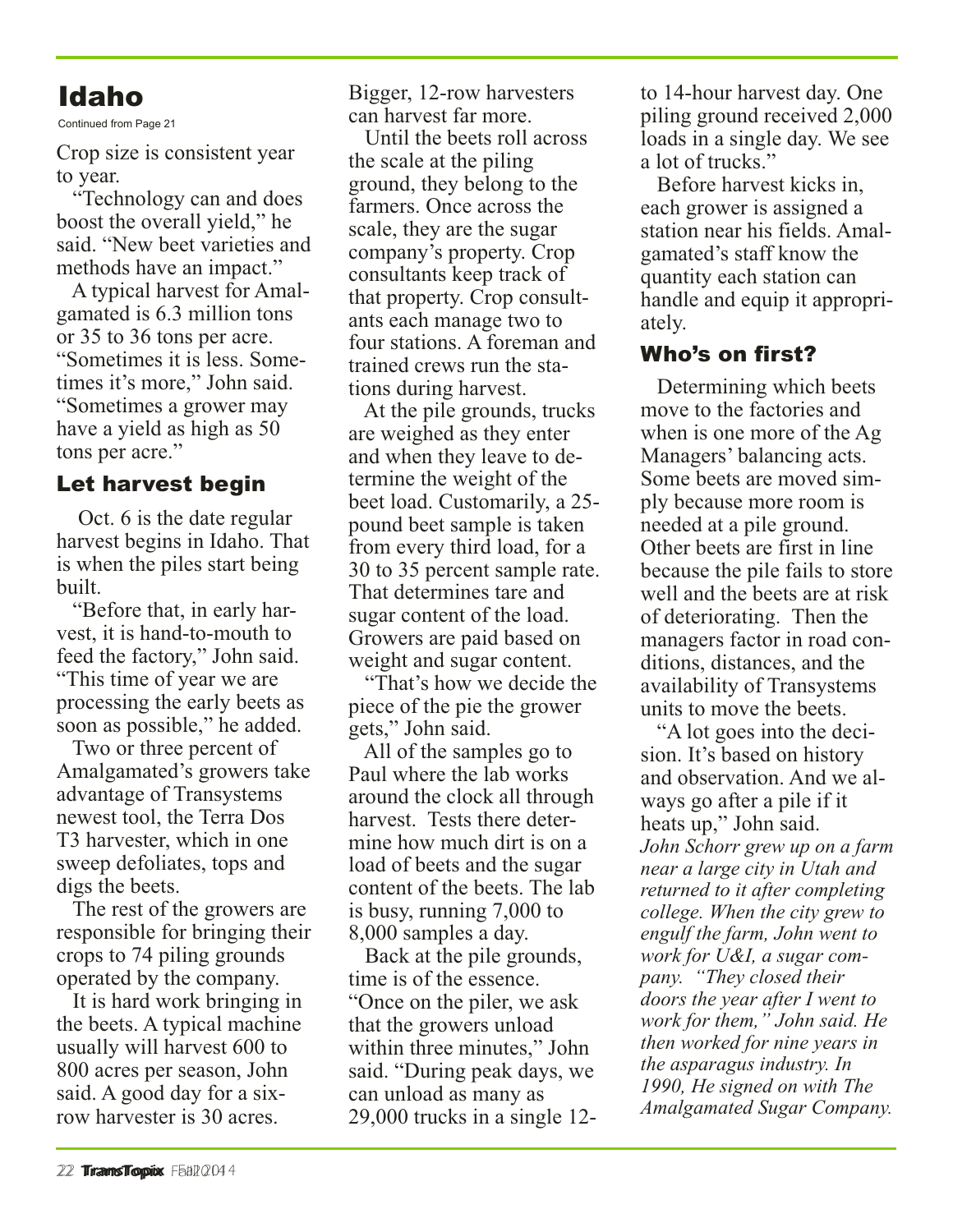### Spotlight on employees

hen one member of the Transystems family needs help, you can count on the rest of the family to rally round. That's what happened in Renville when driver Al Brown was diagnosed with cancer. The Southern Minnesota crew stepped up to help him out. A benefit featuring a pulled pork feed, silent auction, open house, 50-50 drawing and bake sale was held in mid-October. the rest of the

Many drivers participated in a "donate a load" fund raiser.

The division's new international workers, none of whom had ever met Al, proved they were truly part of the Transystems family. Every international worker donated a load, Division



Manager Mike Rood reported.

Transystems matched the funds raised by employees and the Brown family received a check for \$9,957.25.

Al stops by the shop between chemotherapy treatments, Mike said. "He is in good spirits and always says, 'Save some beets for me, Mike." We will.



**TOP: Co-workers and friends rallied round driver Al Brown when he was stricken with cancer. ABOVE: Al and his wife Tonia received a check for more than \$9,000.** 



### Good news

or Barb Albro, doing a good deed is its own reward. But this year the longtime Special Olympic supporter got even more from her participation in the Pedal 4 Medal ride. She got a new bicycle. F

For the past four years, Barb has raised money through pledges then climbed on her bike to pedal a minimum of 25 miles.

"This year we did a short ride under the moon. It started at 10 p.m., lit up by glow sticks, head- and taillights," she said. "It's fun. I can't wait until next year."

Participants who raised more than \$1,000 were entered into a drawing for a bike. Special Olympic Athlete of the Year Josh Anderson, pictured with Barb, drew her name to win.

Congratulations, Barb.